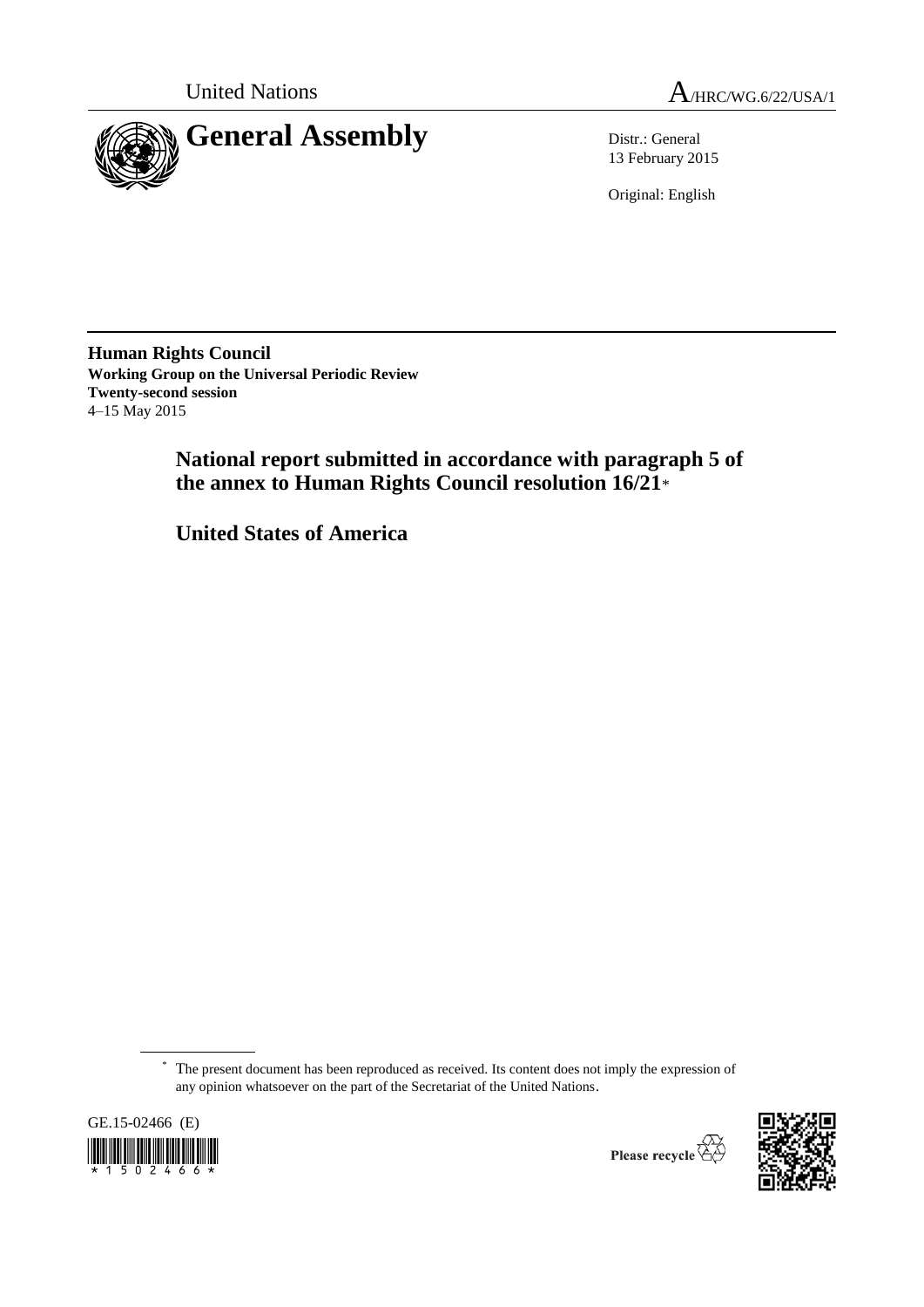## **A/HRC/WG.6/22/USA/1**

## Contents

|                                 |                                            | Paragraphs  | Page |
|---------------------------------|--------------------------------------------|-------------|------|
| I.                              |                                            | $1 - 2$     | 3    |
| П.                              |                                            | $3 - 4$     | 3    |
| Ш.                              |                                            | $5 - 118$   | 3    |
|                                 | A.                                         | $5 - 10$    | 3    |
|                                 | <b>B.</b>                                  | $11 - 42$   | 4    |
|                                 | $\mathbf{C}$ .                             | $43 - 53$   | 9    |
|                                 | D.                                         | $54 - 60$   | 11   |
|                                 | E.                                         | $61 - 73$   | 12   |
|                                 | F.                                         | $74 - 82$   | 14   |
|                                 | G.                                         | $83 - 99$   | 16   |
|                                 | H.                                         | $100 - 108$ | 19   |
|                                 | I.                                         | 109-112     | 21   |
|                                 | J.                                         | $113 - 118$ | 21   |
| IV.                             |                                            | $119 - 120$ | 22   |
| Annexe                          |                                            |             |      |
| Ι.                              |                                            |             | 23   |
| Additional annexes <sup>®</sup> |                                            |             |      |
| II.                             | <b>Selected Civil Society Consultation</b> |             |      |
| Ш.                              | Participating U.S. Federal Agencies        |             |      |

- IV. First Cycle UPR Recommendations Supported in Whole or in Part by the United States
- V. U.S. Treaty Reports 2013–2014

<sup>\*\*</sup> The additional annexes are available from http://www.ohchr.org/EN/HRBodies/UPR/Pages/UPRUSAddInfoS22.aspx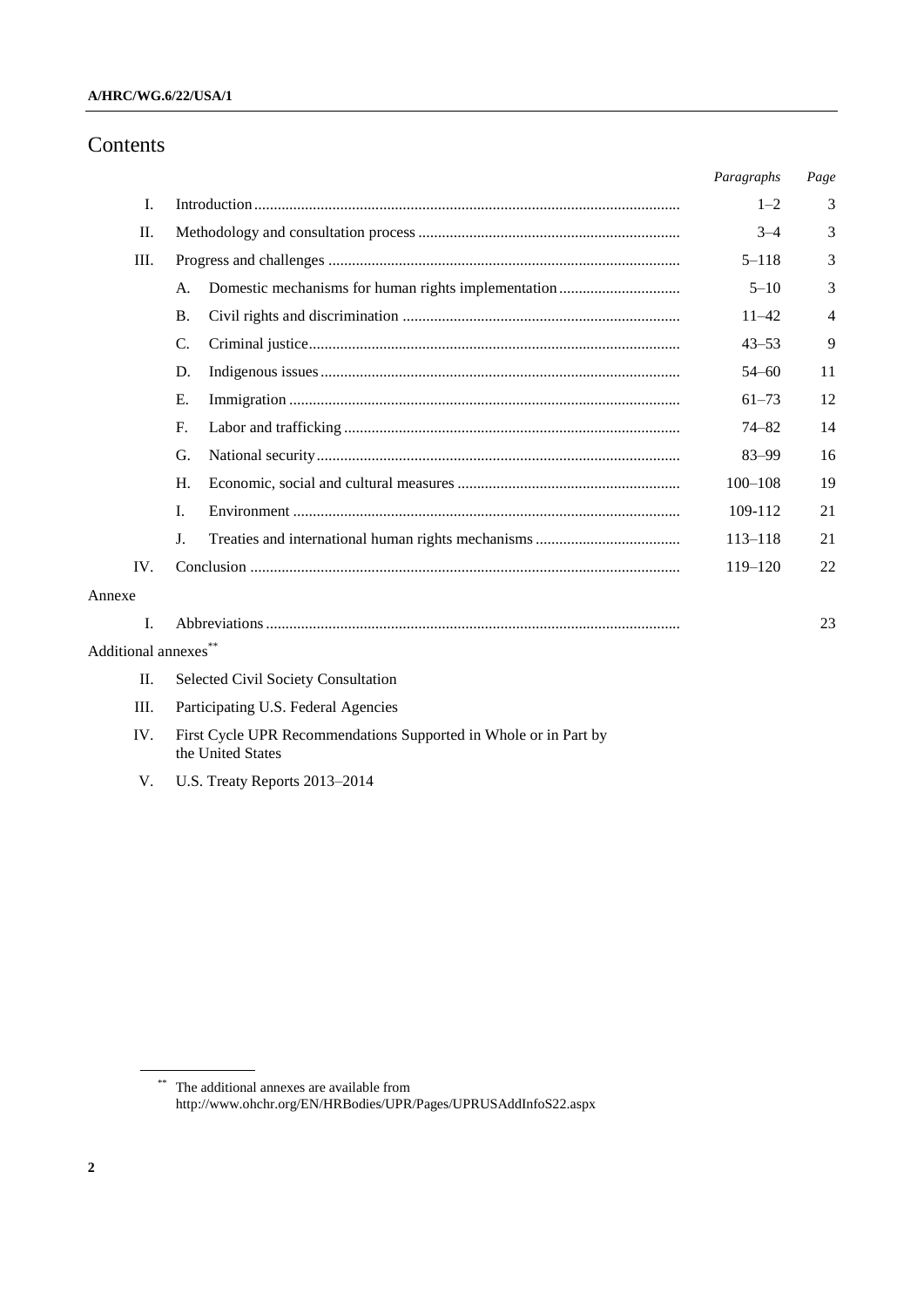## **I. Introduction**

1. As a nation founded on the human rights principles of equality under the law and respect for the dignity of the individual, the United States is firmly dedicated to the promotion of human rights.

2. Human rights are embedded in our Constitution, laws, and policies at every level, and governmental action is subject to review by an independent judiciary and debated by a free press and an engaged civil society. Not only do individuals within the United States have effective legal means to seek policy, administrative, and judicial remedies for human rights violations and abuses, the government itself pursues extensive and comprehensive enforcement actions to create systematic reform. Our federal system enables our nation to test new methods and strategies for promoting human rights at the state and local levels. While recognizing that there is more work to be done, we are constantly striving to create a fairer and more just society, as reflected in the programs and policies discussed in this report.

## **II. Methodology and consultation process**

3. In our first UPR in 2010, the United States supported in whole or in part 173 of 228 recommendations. We have divided these recommendations into ten thematic areas and have structured Section III of this report accordingly. Working groups comprising experts from relevant federal agencies addressed each of the thematic areas, meeting periodically, assessing progress on the recommendations, and consulting with civil society to share updates and receive feedback.

4. This report responds to all recommendations that we supported in whole or in part, even where such recommendations fall outside the scope of the United States' human rights obligations and commitments.

## **III. Progress and challenges**

### **A. Domestic mechanisms for human rights implementation**

#### **Reviewing domestic laws and institutions**

### **Recommendations 65 and 74**

5. The United States is committed to effective implementation of our human rights treaty obligations and has multiple mechanisms that provide for regular review of our federal and state laws and policies. We have, in recent years, improved engagement with state and local governments to foster better awareness of human rights obligations at the state, tribal, and local levels. State and local government officials have been members of recent U.S. delegations presenting reports on the [Convention on the Elimination of All](http://www.state.gov/j/drl/rls/cerd_report/210605.htm)  [Forms of Racial Discrimination,](http://www.state.gov/j/drl/rls/cerd_report/210605.htm) the Optional Protocols [to the Convention on the Rights of](http://www.state.gov/j/drl/reports/treaties/index.htm#ftn5)  [the Child,](http://www.state.gov/j/drl/reports/treaties/index.htm#ftn5) the [International Covenant on Civil and Political Rights,](http://www.state.gov/j/drl/reports/treaties/index.htm#ftn2) and the [Convention](http://www.state.gov/j/drl/reports/treaties/index.htm#ftn3)  [Against Torture.](http://www.state.gov/j/drl/reports/treaties/index.htm#ftn3) The United States intends to continue including state and local representatives, and we have invited them to several civil society consultations during this UPR cycle.

6. In addition, we have reminded federal, state, local, tribal, and territorial officials of our human rights treaty obligations and notified them of upcoming treaty reporting. For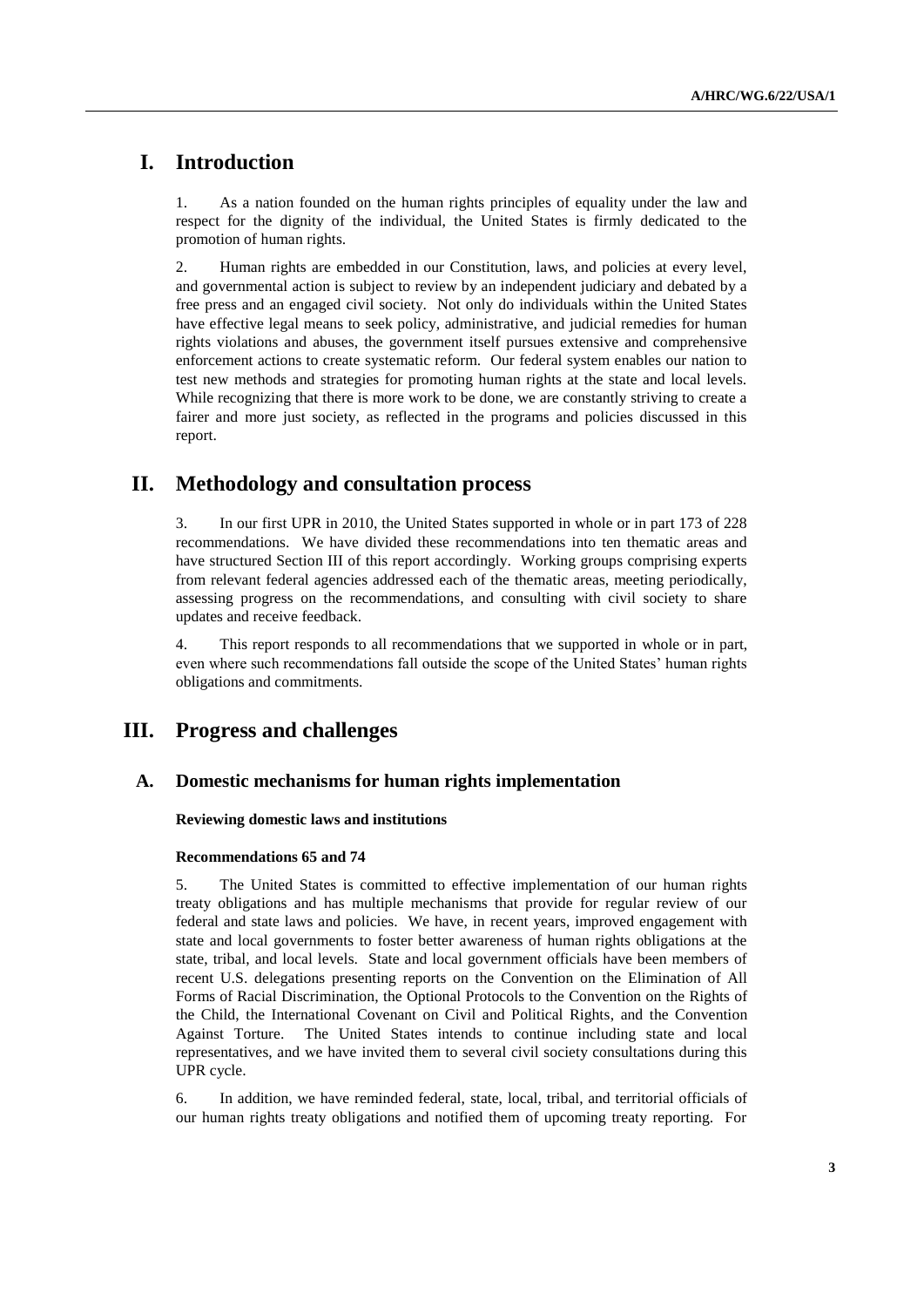example, in 2014, the State Department wrote to state, local, territorial, and tribal officials to inform them of our upcoming presentations and this UPR. Federal officials have conducted targeted training sessions on human rights treaties for state and local officials, such as an August 2014 conference of state- and local-level employment nondiscrimination agencies. We have worked regularly with relevant associations, such as the 160-member International Association of Official Human Rights Agencies and the National Association of Attorneys General, to provide their members with information on U.S. human rights treaty obligations and commitments and to discuss the role they can play.

7. The United States has continued to receive and consider proposals for a national human rights institution. Although we do not have an NHRI, we have multiple protections and mechanisms to reinforce respect for human rights, including independent judiciaries at federal and state levels and numerous state, tribal, and local human rights institutions.

#### **Human rights education, training, and engagement with civil society**

#### **Recommendations 87 and 225**

8. The United States continually works to improve human rights training for those in government. For instance, we held a 2014 roundtable on domestic violence, sexual assault, non-discrimination, and human rights to educate U.S. government participants about U.S. human rights obligations and commitments relevant to these issues, helping them identify and understand relevant human rights resources. Additionally, since 2012, we have convened interagency roundtable discussions on legal aid to explore ways in which civil legal aid can promote access to health services, housing, education, employment, family stability, and community well-being.

9. We also have a number of regular training programs related to the promotion and protection of human rights. For example, law enforcement and immigration screening personnel receive training on prohibitions of unlawful discrimination and racial or ethnic profiling, and on protections for those fleeing persecution, human trafficking, and certain other crimes.

10. Civil society plays a critical role in promoting human rights in the United States. Our laws and institutions create an enabling environment where civil society is encouraged to act freely without fear of reprisal. Consistent with our commitment to supporting free and robust civil society at home and around the world, we conduct frequent, in-depth consultations with civil society on issues related to our human rights record, including in preparation for this UPR (see Section II) and for treaty reports.

### **B. Civil rights and discrimination**

#### **Profiling and excessive use of force by law enforcement**

#### **Recommendations 68, 101, 150–151, 208–209, and 219**

11. The United States is dedicated to eliminating racial discrimination and the use of excessive force in policing. The vast majority of police officers in the United States are committed to respecting their fellow citizens' civil rights as they carry out difficult and dangerous work. But where there is individual or systemic officer misconduct, appropriate responses are required. In the past six years, the U.S. Department of Justice has opened more than 20 civil investigations into police departments that may be engaging in a pattern or practice of conduct that deprives persons of their rights. These investigations have focused on excessive force, discrimination, coercive sexual conduct, and unlawful stops,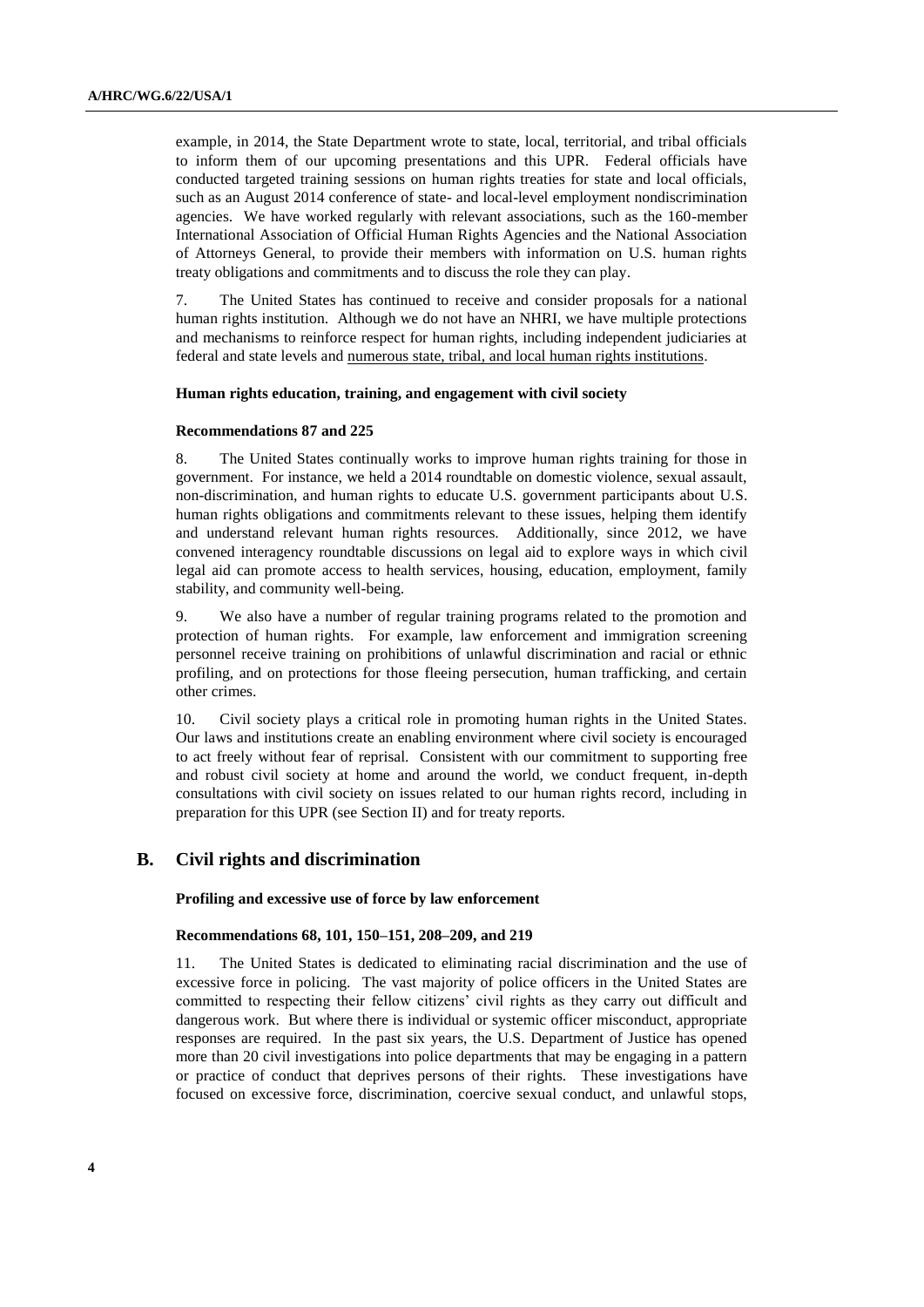searches, and arrests. In the same time period, DOJ has reached 15 settlements with police departments.

12. On December 4, 2014, DOJ announced that its civil rights investigation into the Cleveland, Ohio, Division of Police had found a pattern or practice of unreasonable and unnecessary use of force. Consequently, DOJ and the city of Cleveland have committed to develop a court-enforceable agreement that will include an independent monitor to oversee necessary reforms. DOJ has taken similar action in the past five years, making public findings of discriminatory policing and/or excessive force and working toward long-term solutions in 13 states and jurisdictions.

13. In addition, in the last five years, DOJ has criminally prosecuted more than 335 individual police officers for misconduct, including use of excessive force, and obtained 254 convictions as of January 1, 2015.

14. We are also working to strengthen police-community relations. For example, in Ferguson, Missouri, in addition to opening civil and criminal investigations after the August 2014 shooting of Michael Brown, DOJ sent mediators to create a dialogue between police, city officials, and residents to reduce tension in the community. In addition, DOJ is involved in a voluntary, independent, and objective assessment of the St. Louis County Police Department, looking at training, use of force, handling mass demonstrations, and other areas where reform may be needed.

15. As President Obama has said, "[t]he fact is, in too many parts of this country, a deep distrust exists between law enforcement and communities of color." At the President's request, the Attorney General convened roundtable discussions among law enforcement, elected officials, and community members in six cities in December 2014 and January 2015. The President also appointed a Task Force on 21st Century Policing, which is examining how to strengthen public trust and foster strong relationships between local law enforcement and the communities they protect.

16. In December 2014, DOJ announced an updated policy on profiling by federal law enforcement and state and local officers participating in federal law enforcement task forces. This policy instructs that law enforcement officers may not consider race, ethnicity, national origin, gender, gender identity, religion, or sexual orientation to any degree when making routine or spontaneous law enforcement decisions, unless the characteristics apply to a suspect's description. The policy applies a uniform standard to all federal law enforcement, national security, and intelligence activities conducted by law enforcement components.

### **Racial bias in the criminal justice system and mandatory minimum sentences**

#### **Recommendations 96–97**

17. The United States is taking steps to address the disproportionate percentage of minorities, particularly African-Americans, in the criminal justice system. For example, the Fair Sentencing Act of 2010 has reduced the disparity between more lenient sentences for powder cocaine charges and more severe sentences for crack cocaine charges (the latter of which are more frequently brought against racial minorities). Data from the U.S. Sentencing Commission through June 2014 indicate that 7,706 federal crack offenders' sentences have been reduced as a result of retroactive application of this change: of these offenders, an estimated 90 percent are African-American.

18. Lower penalty guidelines for all drug offenders went into effect in November 2014. The USSC estimates that these changes will reduce penalties by an average of 11 months for 70 percent of newly-sentenced drug trafficking offenders, and that more than 40,000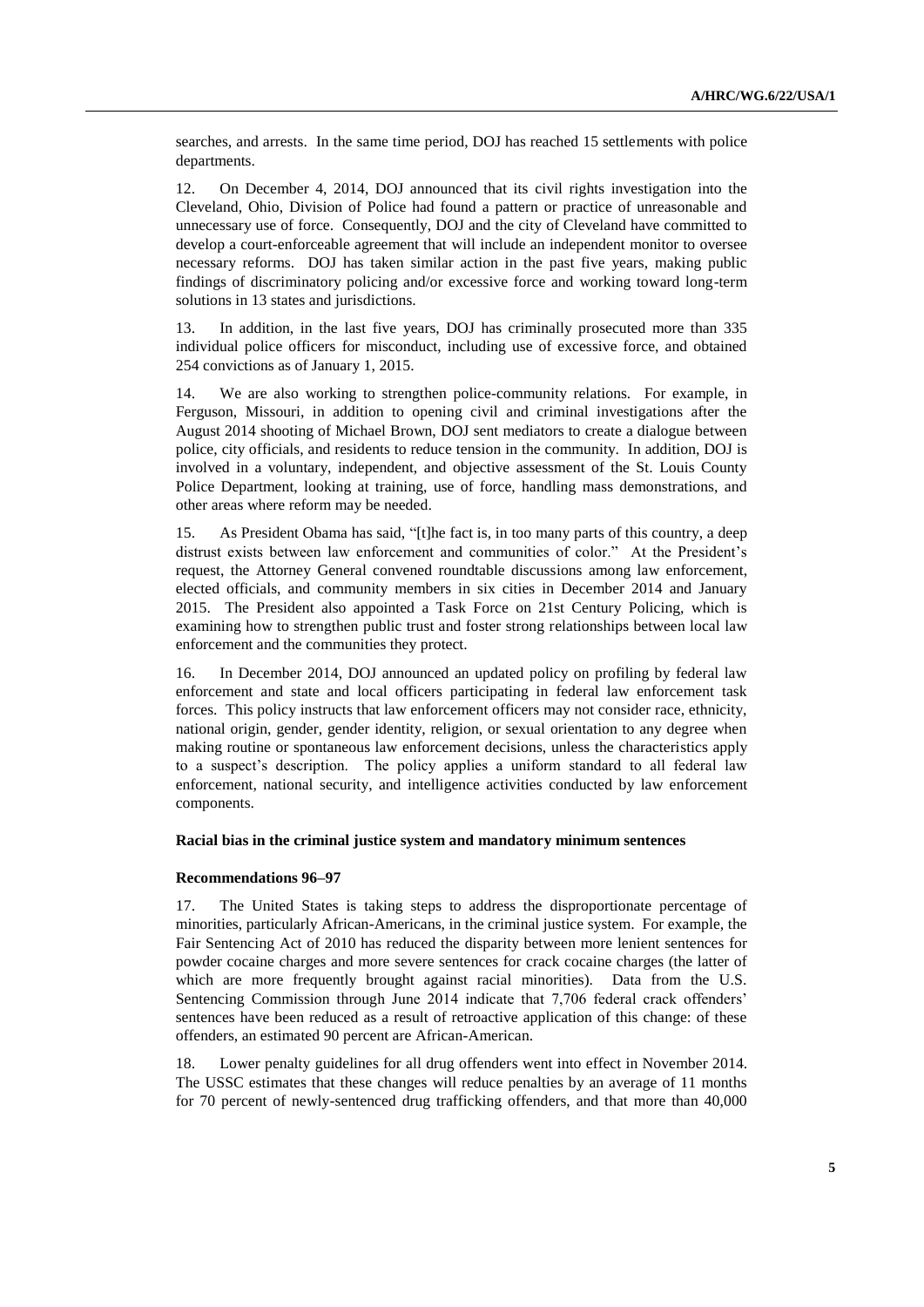currently-imprisoned offenders may be eligible to have their sentences retroactively reduced by an average of 25 months.

19. With the Smart on Crime Initiative, launched in 2013, the Attorney General directed all federal prosecutors to, inter alia, reserve stringent mandatory minimum narcotics charges and repeat offender charges for only the most serious offenders. This has contributed to less use of incarceration for less-serious drug offenses. DOJ is working with the U.S. Congress on legislation to reform mandatory minimum sentences and reduce their application to nonviolent offenders.

### **Discrimination based on religion and hate crimes**

#### **Recommendations 64, 98–99, 103, 106, 189, and 190–191**

20. The United States is committed to preventing and effectively prosecuting hate crimes. In 2009, we enacted a powerful new tool, the Shepard-Byrd Hate Crimes Prevention Act, which enhanced federal prosecution for violent crimes motivated by religious, racial, or national origin bias and enabled federal prosecution of crimes based on sexual orientation, gender, gender identity, and disability. Over the last five years, DOJ has obtained convictions of more than 160 defendants on such charges, a nearly 50 percent increase over the previous five years. DOJ also continues to prosecute other hate crimes, and in 2014 assisted Kansas authorities in the investigation of a fatal shooting at a Kansas City Jewish community center. In January 2015, the FBI began collecting more detailed data on bias-motivated crimes, including those committed against Arab, Hindu, and Sikh individuals.

21. We continue to actively fight all forms of religious discrimination. For instance, in recent years, DOJ has received a large number of complaints involving members of Muslim communities alleging unfair obstacles to building or expanding places of worship. Ten of the 34 DOJ investigations in this area since 2010, and five of the six lawsuits, have involved mosques or Islamic schools. In one such case, DOJ filed an amicus brief in a state court and initiated a federal lawsuit to ensure that a mosque would be permitted to open and operate in Murfreesboro, Tennessee.

22. In 2013, DOJ successfully resolved two complaints alleging that Sikh individuals were denied access to county court systems because of their religious headwear. Those counties subsequently adopted policies that prohibit discrimination because of religious head coverings.

23. We continue our robust efforts to eliminate religious discrimination in employment: the U.S. Equal Employment Opportunity Commission is currently litigating a suit before the U.S. Supreme Court against an employer for refusing to hire a Muslim worker out of concern that she would request religious accommodation to wear a headscarf.

24. We also continue to seek input from affected communities on these issues. Federal prosecutors have been directly involved in outreach to members of Arab, Muslim, and Sikh communities, working to strengthen trust; to provide protection from hate crimes, bullying, and discrimination; and to make clear that the United States cannot conduct surveillance on any individual based solely on race, ethnicity, or religion. In addition, the U.S. Department of Homeland Security leads or participates in regular roundtable meetings among community leaders and federal, state, and local government officials to discuss the impact of its programs, policies, and procedures on members of diverse demographic groups, including religious minorities.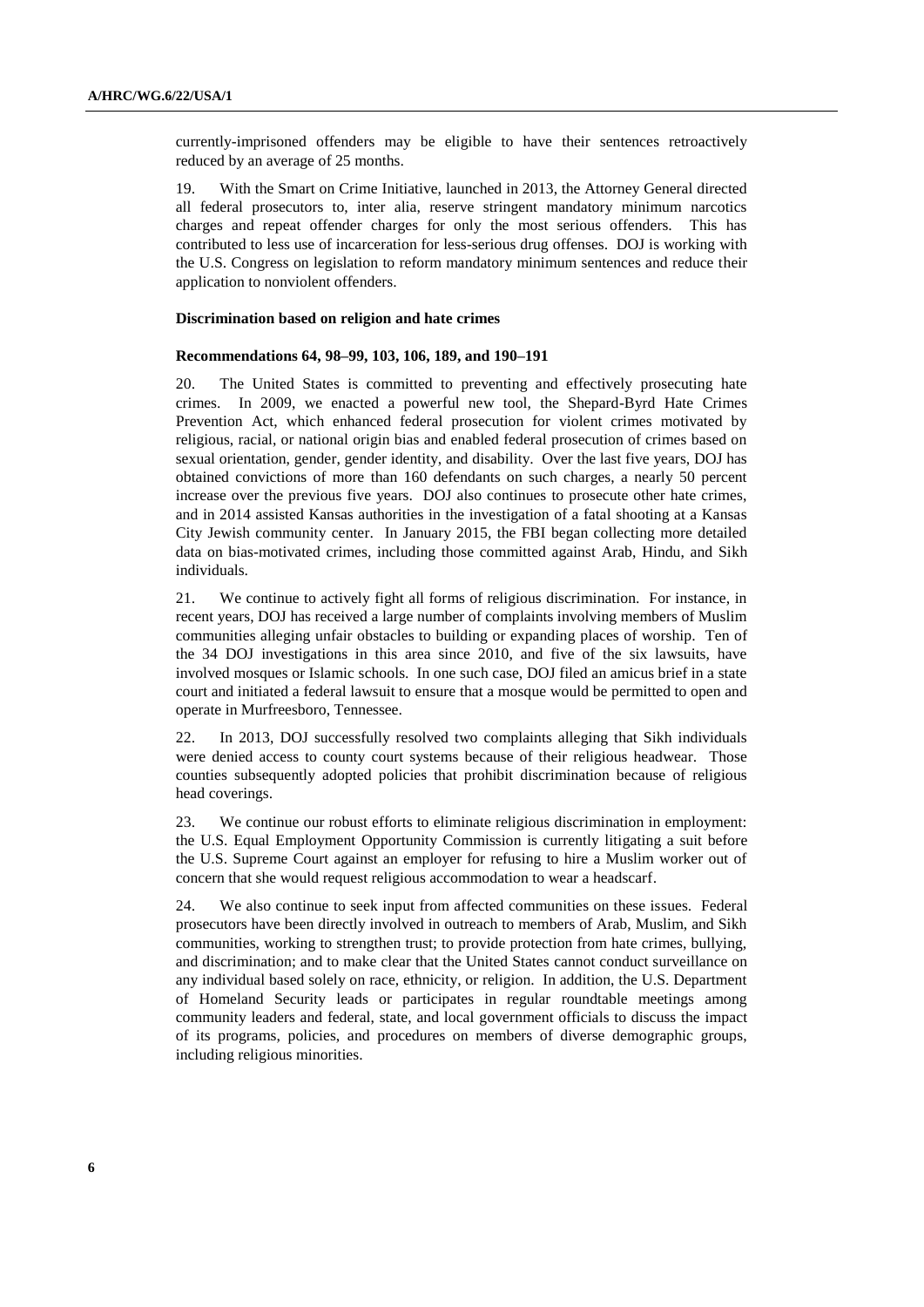#### **Racial discrimination in voting, employment, housing, education, and health**

### **Recommendations 62, 67, 94, 100, 107, 109, and 116**

25. *Voting —* The right to vote is fundamental to democracy. Accordingly, ensuring equal access to the ballot box is critical, and the Voting Rights Act of 1965 remains our most powerful tool in this effort. Although the U.S. Supreme Court invalidated a key part of that law, which required prior federal review of changes to certain jurisdictions' voting practices, DOJ has recently filed three challenges to discriminatory practices in Texas and North Carolina asking that those states be required to clear future voting changes with DOJ or a federal court. In October 2014, a federal court found Texas' new voter identification law to be intentionally discriminatory against members of minority groups. DOJ has also vigorously enforced the voting rights of those belonging to language-minority groups, bringing or participating in cases to protect persons with limited English proficiency.

26. *Labor and Employment —* We are committed to protecting all individuals, including members of racial minorities, from workplace discrimination. From 2011–2013, EEOC received 293,086 individual complaints of discrimination, resolved 320,890 charges, and recovered a total of \$1.1 billion for affected employees through the administrative process. Over this three-year period, EEOC filed 603 lawsuits on behalf of individuals subjected to workplace discrimination, resolved 817 such lawsuits, and recovered an additional \$173.8 million for affected workers. In 2013, DOJ collected record civil penalties from employers in resolving employment discrimination claims based on citizenship status or national origin, and in 2014, it secured a record amount of back pay for these discrimination victims.

27. These robust enforcement efforts have produced tangible systemic results as well. For example, in 2014, in a case involving the hiring practices of the New York City Fire Department, DOJ obtained its largest-ever settlement in an employment discrimination case, resulting in jobs for some 290 eligible claimants and \$98 million in monetary damages. In the last fiscal year, the Department of Labor recovered nearly 1,800 job offers and over \$12 million in financial remedies for 23,000 workers for claims of racial and other forms of discrimination involving federal contractors.

28. *Housing —* We have aggressively pursued remedies for racial discrimination in housing and improved legal protections and policies to prevent such discrimination. Our Department of Housing and Urban Development is working to strengthen the housing market to bolster the economy and protect consumers, meet the need for quality affordable homes, utilize housing as a platform for improving quality of life, and build inclusive and sustainable communities free from discrimination. For example, in 2013, HUD published a proposed regulation to clarify program participants' obligation to take proactive steps to overcome historic patterns of segregation, promote fair housing choice, and foster inclusive communities. Under the proposed rule, HUD will collect data on patterns of integration and segregation to better identify potential fair housing issues.

29. The United States also aggressively enforces fair lending laws against lenders engaging in discriminatory practices. We have brought legal action to remedy such abuses and established a Financial Fraud Enforcement Task Force with state and local partners to proactively investigate these practices. Since 2010, DOJ has filed or resolved 26 lending matters. The resulting settlements have provided for over \$900 million in monetary relief, including a \$335 million settlement with Countrywide Financial and a \$234.3 million settlement with Wells Fargo for racial and ethnic discrimination in mortgage loans; and a \$98 million settlement with Ally Financial Inc. and Ally Bank for racial and ethnic discrimination in auto loans.

30. *Education —* We seek to ensure equal educational opportunities for all students by enforcing laws that prohibit discrimination in education, including on the basis of race,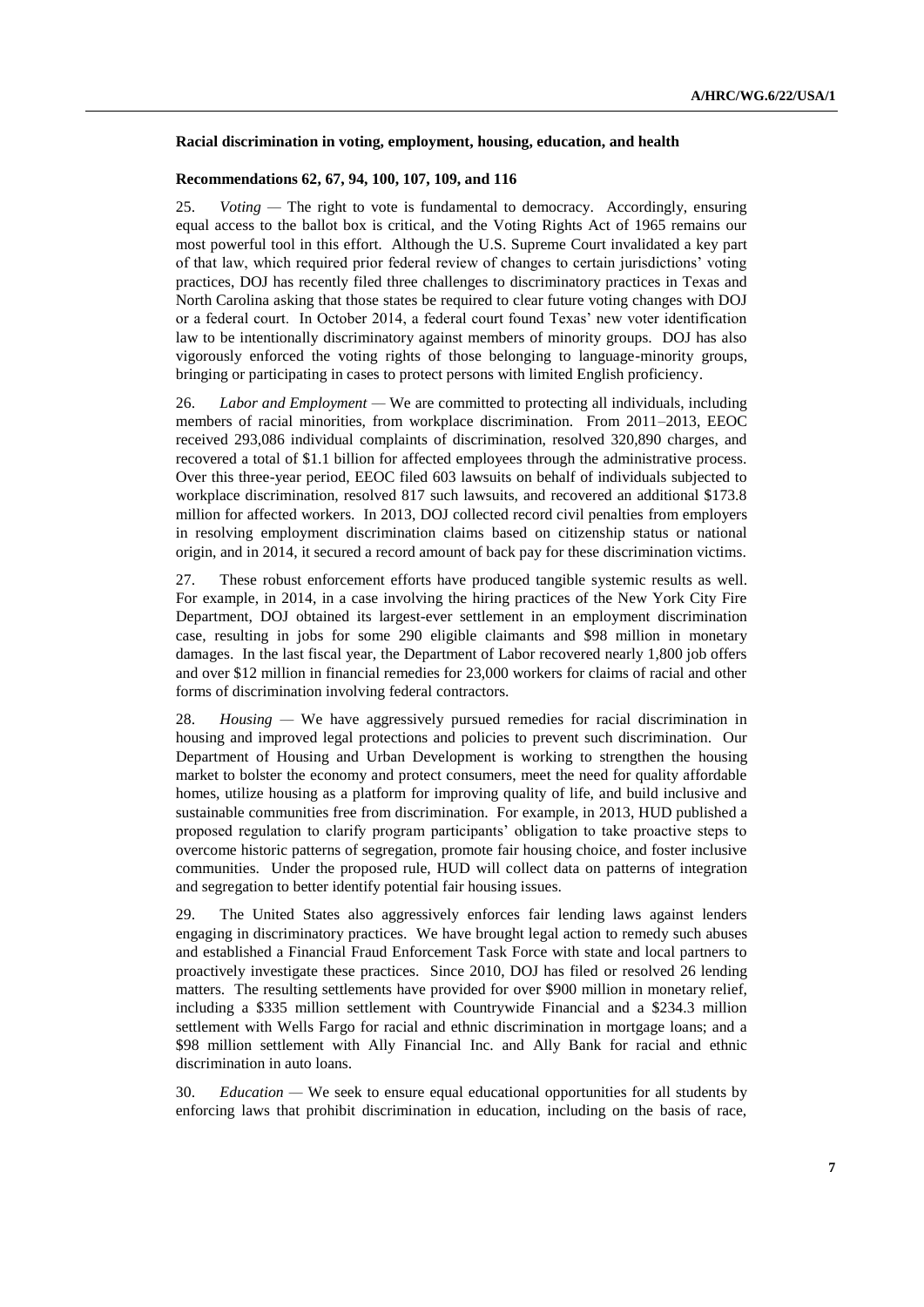color, and national origin. For example, in 2011, the U.S. government reached a resolution with the Los Angeles Unified School District in California, the second-largest public school district in the United States, to develop and implement a comprehensive plan to eliminate the disproportionate discipline of African-American students and others. Since then, the suspension rate in that school district has fallen significantly, including a more than 50 percent decrease for African-American students.

31. Similarly, as a result of agreements, school districts in Kentucky and Delaware are working to eliminate the disproportionate discipline of African-American students and others, including by reviewing and revising discipline policies and improving collection of student-discipline data.In 2014, we issued guidance to assist schools in administering discipline without discriminating on the basis of race, color, or national origin. In addition, DOJ monitors and seeks further relief as necessary in approximately 180 school districts that have a history of segregation and remain under court supervision.

32. We also have numerous laws allowing individuals to sue schools, school districts, or institutions of higher education to remedy individual cases of discrimination, beyond the systemic remedies pursued by the federal government. See Paragraphs 103–104 for more on education.

33. *Health —* We are committed to eliminating health disparities and promoting health, and we actively enforce federal civil rights laws to help ensure that all people have equal access to health care and social service programs. In 2011, the Department of Health and Human Services launched the United States' first plan to specifically address persistent racial and ethnic health disparities. By law, all persons in the United States, including persons without valid immigration status, are entitled to emergency health services.

34. For example, after securing a settlement in 2010, HHS monitored the University of Pittsburgh Medical Center for three years to ensure that closure of a hospital in a predominantly African-American community did not have a disparate impact on residents' access to healthcare. Additionally, HHS piloted a multi-state project to support hospitals in providing language access services to limited-English proficient populations in rural communities. During 2012–2013, HHS conducted compliance reviews of 45 such hospitals' language access programs. See Paragraphs 100–101 for more on health.

### **Discrimination against lesbian, gay, bisexual, and transgender individuals**

### **Recommendations 86 and 112**

35. Equal protection of the rights of LGBT individuals is critically important to the United States, and we have made extraordinary strides to overcome obstacles and institutional biases that too often affect these individuals.

36. In a landmark 2013 ruling, *United States v. Windsor*, the U.S. Supreme Court struck down the federal government's ban on recognizing same-sex marriages. Since then, we have worked to implement that decision by treating married same-sex couples the same as married opposite-sex couples with respect to the relevant benefits and obligations, to the greatest extent possible under the law. As a result, married same-sex couples are now eligible for many federal benefits and recognition, including in the areas of taxation, immigration, student financial aid, and military and veterans' benefits. As of January 2015, same-sex couples can marry in 36 of our 50 states and the District of Columbia.

37. In the area of education, we have resolved a number of cases involving harassment of LGBT individuals in public schools. For example, in 2013, the U.S. government entered into a first-of-its-kind settlement agreement with the Arcadia Unified School District in California to resolve allegations of discrimination against a transgender student. In 2014, the U.S. Department of Education released guidance describing the responsibilities of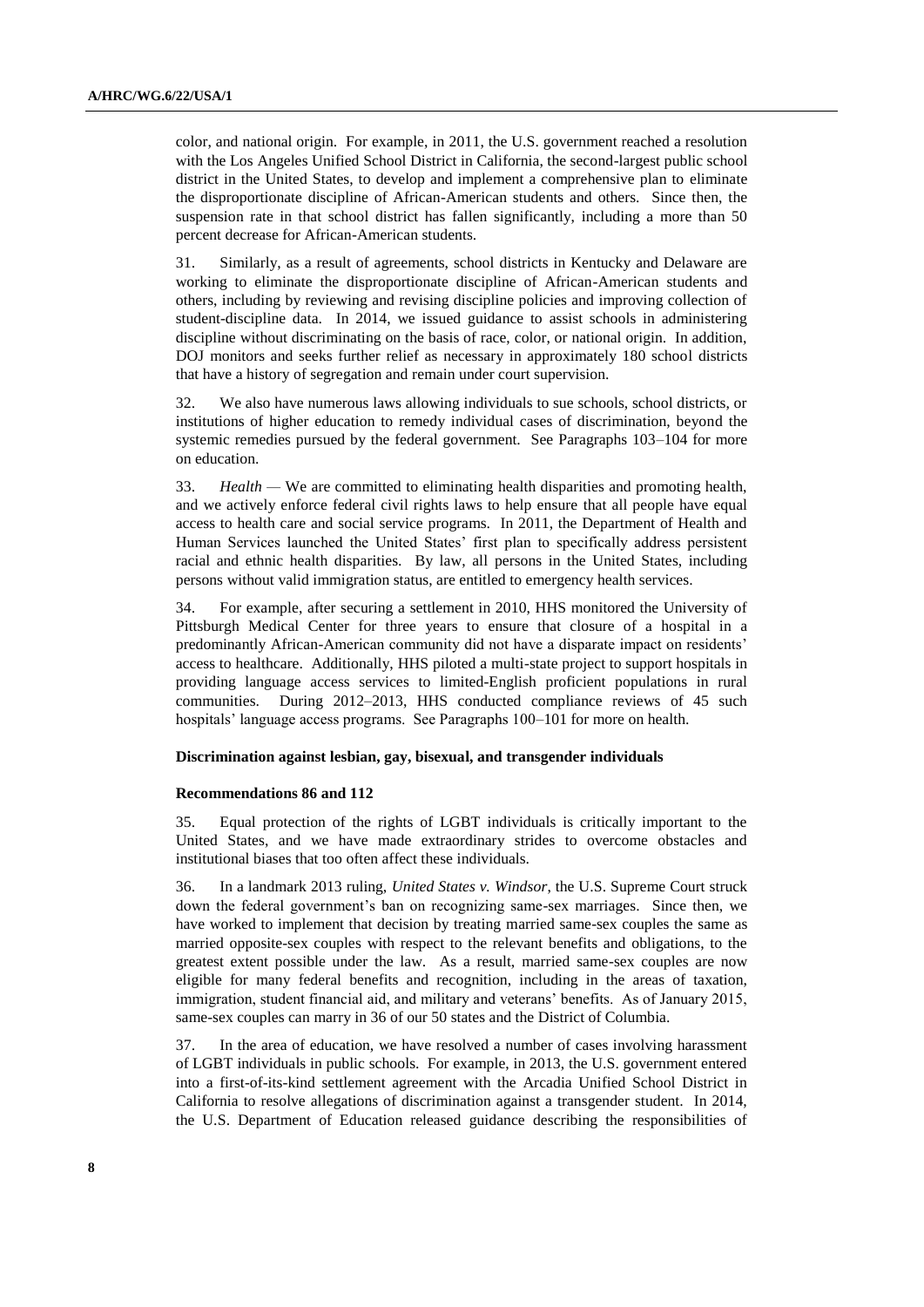colleges, universities, and public schools to address sexual violence and other forms of sex discrimination, including discrimination based on gender identity.

38. In the area of policing, in 2014, DOJ's Community Relations Service launched transgender training for law enforcement officials that helps improve officer understanding and community relations.

39. In the area of employment, President Obama signed an order prohibiting federal contractors from discriminating against applicants and employees on the basis of sexual orientation or gender identity and adding gender identity as a prohibited basis for discrimination in federal employment. Furthermore, the U.S. government has taken the position that federal law prohibiting sex discrimination in employment extends to discrimination based on gender identity, including transgender status, and that LGBT workers stigmatized for failing to meet sex-based stereotypes may also pursue discrimination claims. In 2011, President Obama also announced the final repeal of the "Don't Ask, Don't Tell" law that barred gay men and lesbians from serving openly in the military.

#### **Discrimination against persons with disabilities**

#### **Recommendations 114 and 198**

40. The United States has robust protections to prevent discrimination against persons with disabilities and has actively enforced these protections since our last report. In 2009, we launched an aggressive effort to eliminate unnecessary segregation of persons with disabilities, helping protect the rights of more than 46,000 individuals, including through groundbreaking agreements with six U.S. states. In 2013 alone, we participated in 18 such enforcement matters around the country.

41. The United States vigilantly protects the workplace rights of persons with disabilities. For example, in 2013, the EEOC obtained the largest jury verdict in its history (\$240 million) on behalf of workers with intellectual disabilities who were subjected to verbal and physical abuse and poor living conditions by their employer. While the verdict was later reduced to comply with statutory limits, it restored the dignity of the workers and brought public attention to the treatment of persons with intellectual disabilities in U.S. workplaces. New regulations have also strengthened accountability for federal contractors' efforts to recruit persons with disabilities and protections for the equal employment rights of veterans, including disabled veterans.

42. The United States funds a network of independent agencies in all states and territories to protect the rights of people with disabilities and their families through legal representation, advocacy, referral, and education. These agencies are the largest providers of legally-based advocacy services to people with disabilities in the United States.

### **C. Criminal justice**

#### **Prisons**

#### **Recommendations 70, 145, 152, 162, 163, 174, 177-179, and 186**

43. The United States continues to strive to improve living conditions throughout its confinement facilities. To that end, we ensure that all offenders housed in federal custody have access to medical care on-site, and in the community if needed.

44. In 2012, we issued regulations implementing the Prison Rape Elimination Act to prevent, detect, and respond to sexual abuse in federal, state, and local confinement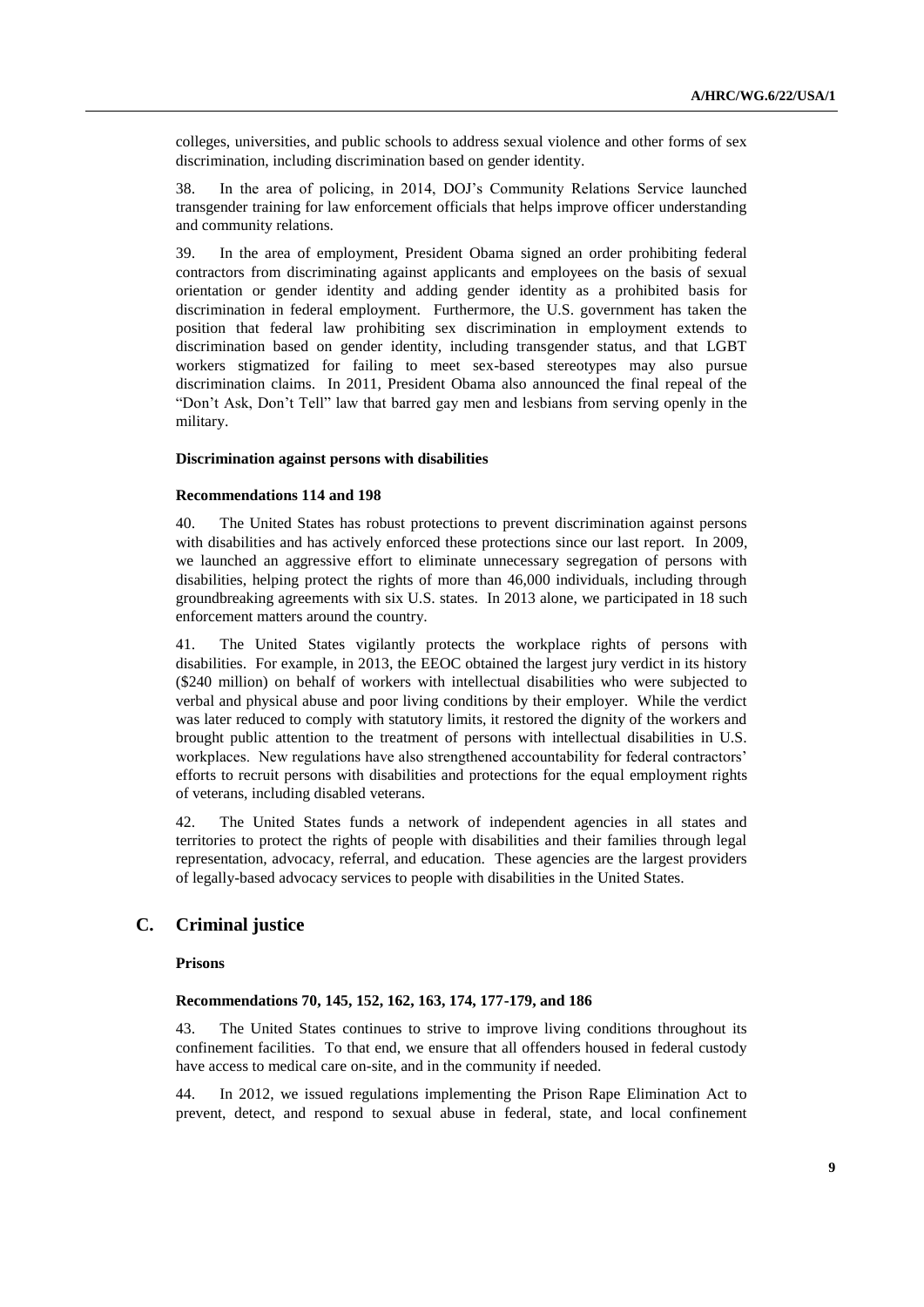facilities. These regulations include greater protections for juvenile offenders in adult facilities; new restrictions on cross-gender observation and searches; minimum staffing ratios in juvenile facilities; expanded medical and mental health care, including reproductive health care, for victims of prison rape; greater protections for LGBT and gender non-conforming inmates; and independent audits of all covered facilities.

45. States must certify that all facilities under their operational control, including facilities run by private entities on behalf of the state, fully comply with these regulations; if they do not, they lose certain federal funding unless they pledge to devote that funding to compliance. Six states and one U.S. territory have been subjected to a five percent reduction in federal funding after declining to provide an assurance or certification of compliance.

46. In December 2014, we issued guidance to states and local agencies to strengthen the quality of education services provided to youth in confinement. It includes principles for improving education practices and addresses the educational and civil rights requirements applicable to confined youth, including those with disabilities.

47. We are committed to providing formerly incarcerated people with fair opportunities to rejoin their communities and become productive, law-abiding citizens. To this end, the Attorney General has called upon elected officials across the country to enact reforms to restore the voting rights of all who have served their terms in prison or jail, completed their parole or probation, and paid their fines.

48. The U.S. Constitution guarantees to individuals the right to petition a federal court for a writ of habeas corpus, and we provide state and federal prisoners, including those sentenced to capital punishment, a well-defined means to raise post-conviction claims in federal court if their constitutional rights were violated in lower courts. Habeas review in federal courts is an important vehicle for protecting the constitutional rights of both state and federal inmates.

#### **Capital punishment**

#### **Recommendations 95, 118, 134, and 135**

49. U.S. constitutional restraints, in addition to federal and state laws and practices, limit the use of capital punishment to the most serious offenses, such as murder, in the most aggravated circumstances and with strict limitations. It is barred for any individual less than 18 years of age at the time of the crime and for individuals found by a court to have a significant intellectual disability. There are strict prohibitions against the use of any method of execution that would inflict cruel and unusual punishment and against imposition of the death penalty in a racially discriminatory manner. Federal and state laws require that sentencing decisions be individualized to the particular offender and offense. The President has directed DOJ to conduct a review of how the death penalty is being applied in the United States. Additionally, on January 23, the U.S. Supreme Court agreed to hear an argument, and is expected to rule in June 2015, on whether the lethal injection protocol used in executions by Oklahoma constitutes cruel and unusual punishment under the Eighth Amendment of our Constitution.

50. When an individual may be subject to capital punishment, the appellate process is substantial and thorough, with ample opportunity to challenge a conviction and penalty through direct appeal and habeas review. The Constitution requires that all criminal defendants, including capital defendants, receive effective assistance of counsel.

51. The number of states that have the death penalty, the number of persons executed each year, and the size of the population on death row have continued to decline since our last report. Currently, federal law and laws in 32 U.S. states provide for capital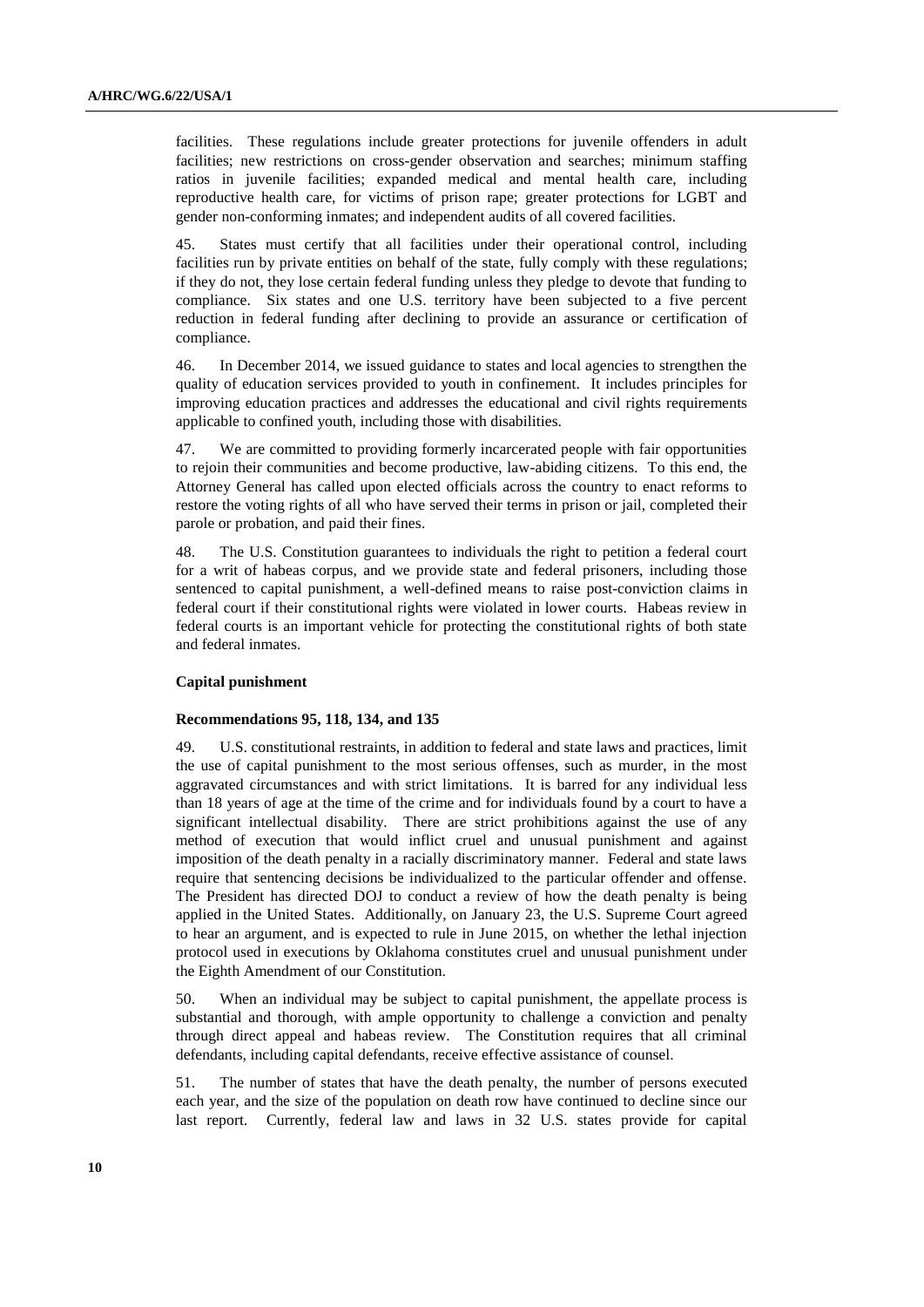punishment. Since our last UPR, three states have repealed their capital punishment laws: Illinois (2011), Connecticut (2012), and Maryland (2013). Only seven states carried out a total of 35 executions in 2014 — the lowest number of executions in the United States since 1994. The federal government has carried out no executions since our last UPR; in fact, it has not executed an inmate since 2003 and only three since 1963.

### **Criminal justice and international issues**

#### **Recommendations 173 and 175**

52. Through DOJ's Human Rights and Special Prosecutions Section and other U.S. agency components, we investigate and prosecute human rights violators and other international criminals. Recently, we obtained convictions of two U.S. citizens for unlawfully procuring citizenship after they concealed their participation in a 1982 massacre of civilians in a Guatemalan village, and another on the same charges after she concealed her participation in killings during the 1994 Rwandan genocide.

53. We also assess and carry out requests for international extradition in conformity with applicable extradition treaty provisions in force between the United States and the requesting state. We have extradited a number of persons accused of conduct constituting crimes such as genocide and war crimes, though such requests have been infrequent.

### **D. Indigenous issues**

#### **Recommendations 83, 85, 199-203, 205, and 206**

54. The United States has made substantial advances to better protect the rights of indigenous peoples domestically. In December 2010, President Obama announced our support for the UN Declaration on the Rights of Indigenous Peoples, following review and three informal consultations with tribal governments, indigenous groups, and NGOs.

55. We continue to engage in frequent and extensive domestic dialogues on matters of importance to indigenous peoples. In addition, we hold an annual White House Tribal Nations Conference with the leadership of tribal governments, where the President, the Vice President, many members of the Cabinet, dozens of senior U.S. officials, and hundreds of tribal leaders discuss issues such as tribal self-determination, including selfgovernance; healthcare; economic and infrastructure development; education; protection of land and natural resources; and other matters of priority to tribal governments. We also participated in the September 2014 World Conference on Indigenous Peoples, and were pleased that the four main priorities advocated by tribal government leaders were incorporated into the Outcome Document.

56. In 2013, President Obama issued an order creating the White House Council on Native American Affairs consisting of the heads of various federal agencies to improve high-level coordination on the pressing issues facing tribal communities.

57. In December 2014 we unveiled "Generation Indigenous," a major initiative to remove barriers to success for Native youth. It includes college and career readiness programs, leadership training, a listening tour by members of the President's cabinet to hear about the aspirations and concerns of Native youth, and a summit to discuss preservation of Native languages. The Department of the Interior, which educates 48,000 American Indian students across 23 states, issued a comprehensive reform plan in June 2014, and ED has proposed new education grants to better meet the needs of American Indian and Alaska Native students.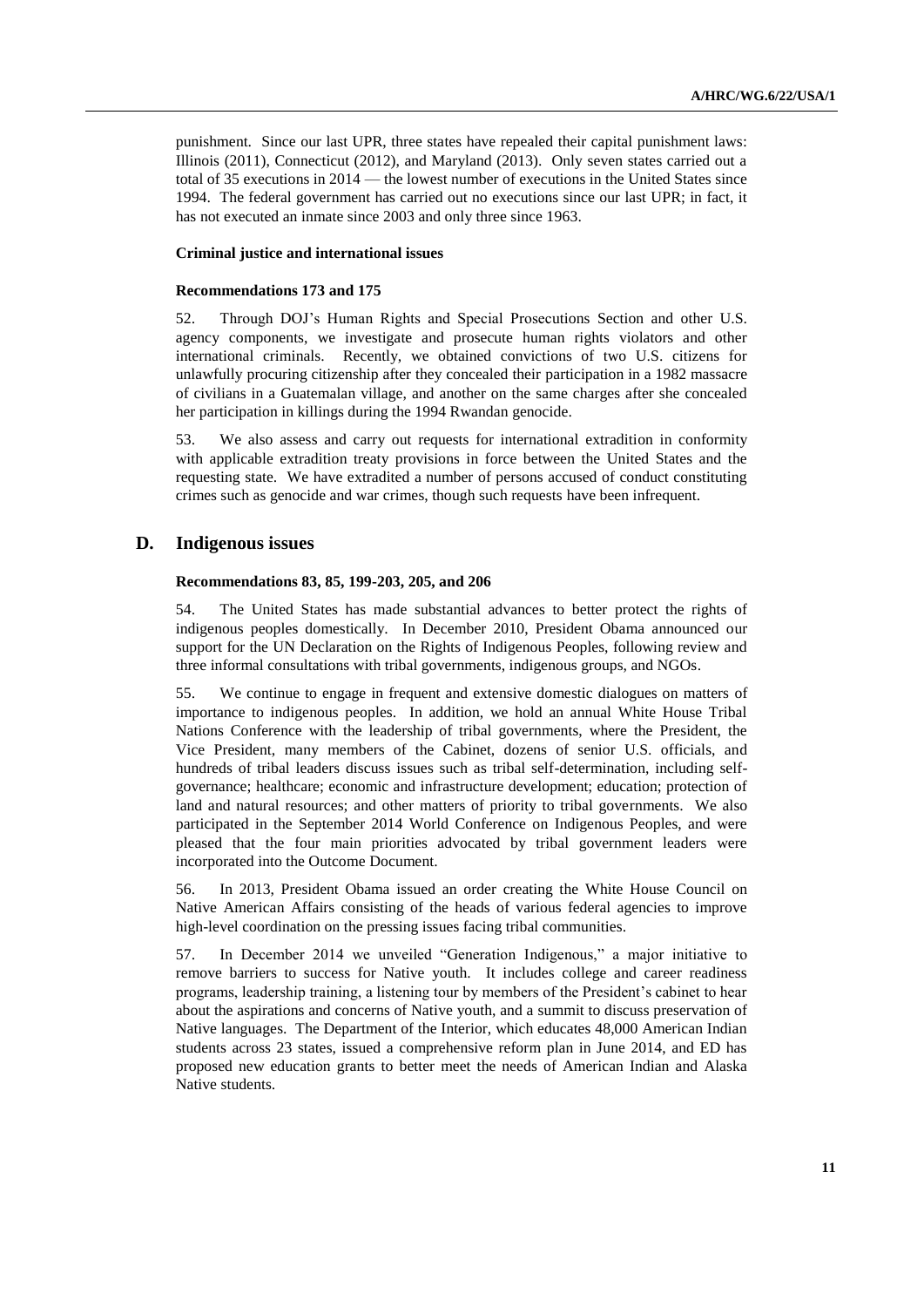58. We have further taken action to address discrimination against members of tribal communities and Native individuals. DOL enforces non-discrimination in employment for these groups by federal contractors. Since our last UPR, DOJ has enforced civil rights laws on behalf of American Indians and Alaska Natives in several areas, including protection of religious practices, education, voting, fair lending, corrections, access to courts by non-English speaking Native individuals, hate crimes, sex trafficking, and excessive use of force by police.

59. Since 2010, we have enacted numerous laws to address the challenges facing American Indians and Alaska Natives. Most notable among these is the March 2013 reauthorization of the Violence Against Women Act, which strengthens provisions to address violence against American Indian and Alaska Native women. This reauthorization includes a critical new provision recognizing tribes' authority to prosecute in tribal courts those who commit acts of domestic violence on tribal lands irrespective of whether the perpetrator is Indian or non-Indian. Empowering indigenous peoples to address their challenges is a central principle of the UNDRIP, as well as sound policy. Additionally, a 2012 law gave greater control to tribes over tribal assets, including certain land leases, and a 2010 law enhances tribes' sentencing authority, strengthens defendants' rights, establishes new guidelines and training for officers handling domestic violence and sex crimes, improves services to victims, and seeks to help combat alcohol and substance abuse and help at-risk youth.

60. We have prioritized reaching settlement agreements with Indian tribes over trustmismanagement and other claims. These settlements to date total over \$2.6 billion in compensation to more than 80 federally-recognized Indian tribes. In addition, we settled an individual trust case for \$3.4 billion and settled a landmark class-action lawsuit by Indian farmers and ranchers alleging that they were discriminated against in federal agricultural programs.

## **E. Immigration**

### **Detention of migrants and immigration policies**

#### **Recommendations 80, 82, 102, 144, 164, 183-185, and 212**

61. On November 20, 2014, President Obama announced a series of executive actions on immigration and border security. These include: a plan to fundamentally alter our border security strategy; significant revisions to our immigration enforcement priorities; expansion of a policy to consider deferring removal, and providing work authorization, for certain individuals who arrived in the U.S. as children; and a new initiative to consider deferring removal, and providing work authorization, for certain parents of U.S. citizens and lawful permanent residents. Consistent with these actions, we are implementing a new [enforcement and removal policy](http://www.dhs.gov/sites/default/files/publications/14_1120_memo_prosecutorial_discretion.pdf) that continues to place top priority on threats to national security, public safety, and border security.

62. The United States continues to be a leader in extending protection to refugees and asylum seekers. In FY2014,<sup>1</sup> we admitted 69,987 refugees and granted asylum to  $25,199$ individuals. We have also substantially increased grants of immigration protection for victims of torture, trafficking, domestic violence, child abuse, abandonment, or neglect, and other qualifying crimes.

 $1$  Fiscal years begin on October 1 of the prior calendar year and end on September 30.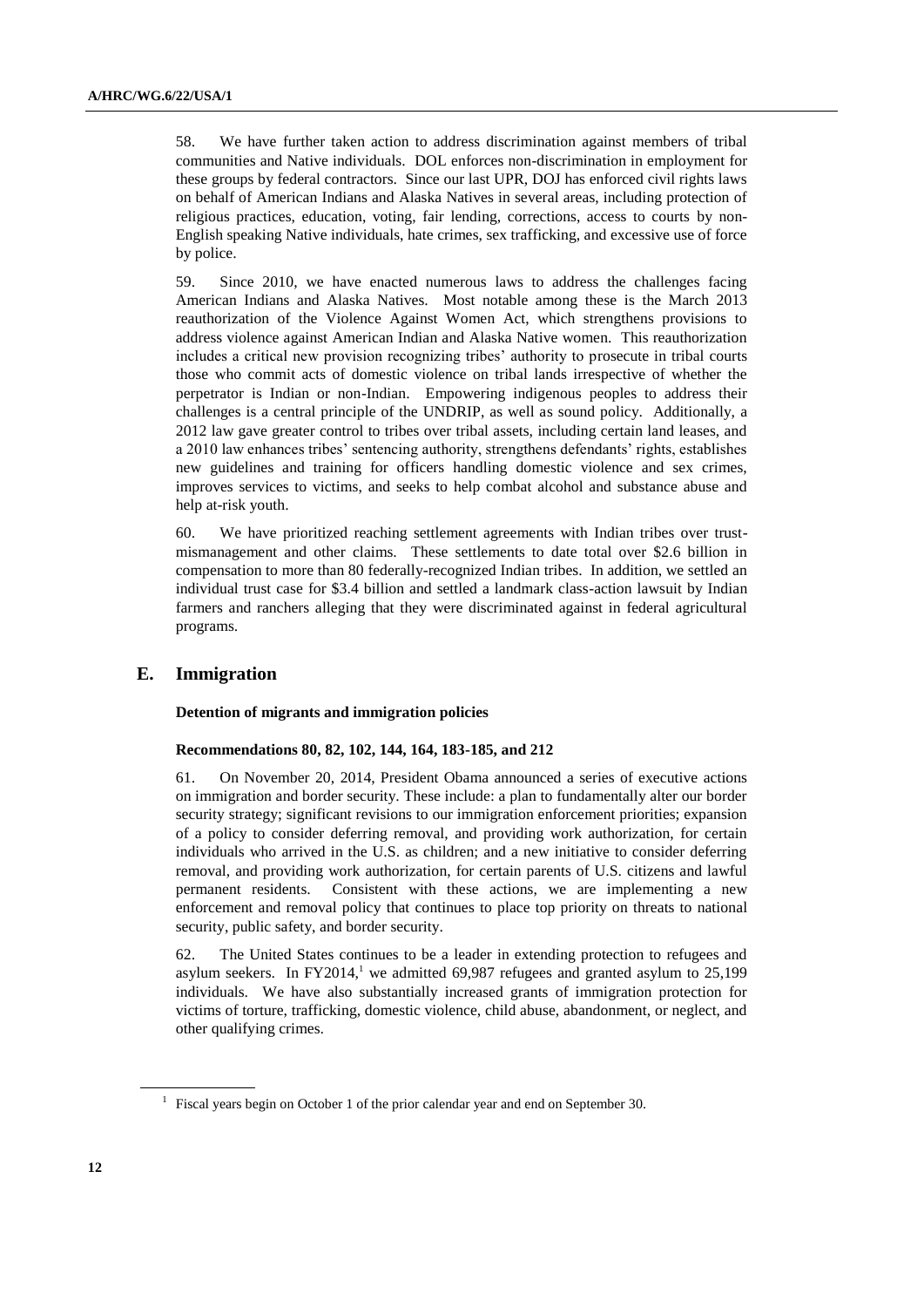63. From 2010 to 2014, among individuals who either arrived or were apprehended near the border shortly after entering the country without permission, the number of people who expressed a fear of returning to their country of origin increased by 469 percent. Other screenings for fear of return have also markedly increased. To address the substantial increase in individuals seeking protection, we have hired nearly 150 new asylum officers since October 2013 and plan to hire more officers.

64. We are also taking action to address specific concerns regarding racial profiling and use of force at the U.S.-Mexico border. In May 2014, U.S. Customs and Border Protection publicly released an updated Use of Force Policy, Guidelines, and Procedures Handbook, which requires training in the use of safe tactics, a requirement to carry less-lethal devices, and guidance on responding to thrown projectiles. CBP is launching a use-of-force incident-tracking system to better inform its responses to incidents.

65. The United States continues to provide due process guarantees throughout the immigration system, including in removal proceedings, where individuals are advised of their rights and other important information. While some individuals facing immigration proceedings are detained, that is only after an individualized determination that detention is appropriate or required by law. Many alternatives to detention are available and are used when appropriate. In FY2013, 37 percent of cases completed by the immigration courts involved an individual who was detained.

66. Since our first UPR, we have promulgated the 2011 Performance-Based National Detention Standards, which cover many facilities housing immigration detainees and establish minimum conditions of detention, including with respect to medical care, access to legal resources, visitation, recreation, correspondence, religious services, and grievance processes.

67. We have further prioritized the interview of and completion of asylum applications by unaccompanied children, consistent with the prioritization of the same population in immigration courts. Programs are being initiated to provide child advocates and representation to unaccompanied children in immigration proceedings in certain locations. We provide unaccompanied children with safe and appropriate residential environments until they are released to appropriate sponsors while their immigration cases proceed. While they are in our care, our facilities provide services such as food, clothes, basic education, recreation, and medical and legal assistance. Approximately 90 percent of all unaccompanied children were released to the care of a sponsor in FY2014. Once that occurs, they have a right under federal law – just like other children in their communities – to enroll in local public elementary and secondary schools, regardless of their or their sponsors' immigration status. We have also launched a program to provide refugee admission to certain children in El Salvador, Honduras, and Guatemala, providing a safe, orderly alternative to dangerous journeys from Central America.

#### **Discrimination or violence against migrants and access to services**

#### **Recommendations 79, 104-105, 108, 165, 167, 207, 210, 214, and 220**

68. The United States has an unwavering commitment to respect the human rights of all migrants, regardless of their immigration status, and vigorously prosecutes crimes committed against migrants and enforces labor, workplace safety, and civil rights laws. All children have the right to equal access to public elementary and secondary education, regardless of their or their parents' immigration status, and such schools must provide meaningful access to their programs to persons with limited English proficiency, including migrants. In January 2015, we issued guidance to help schools ensure that English learner students can participate meaningfully and equally in education programs and services.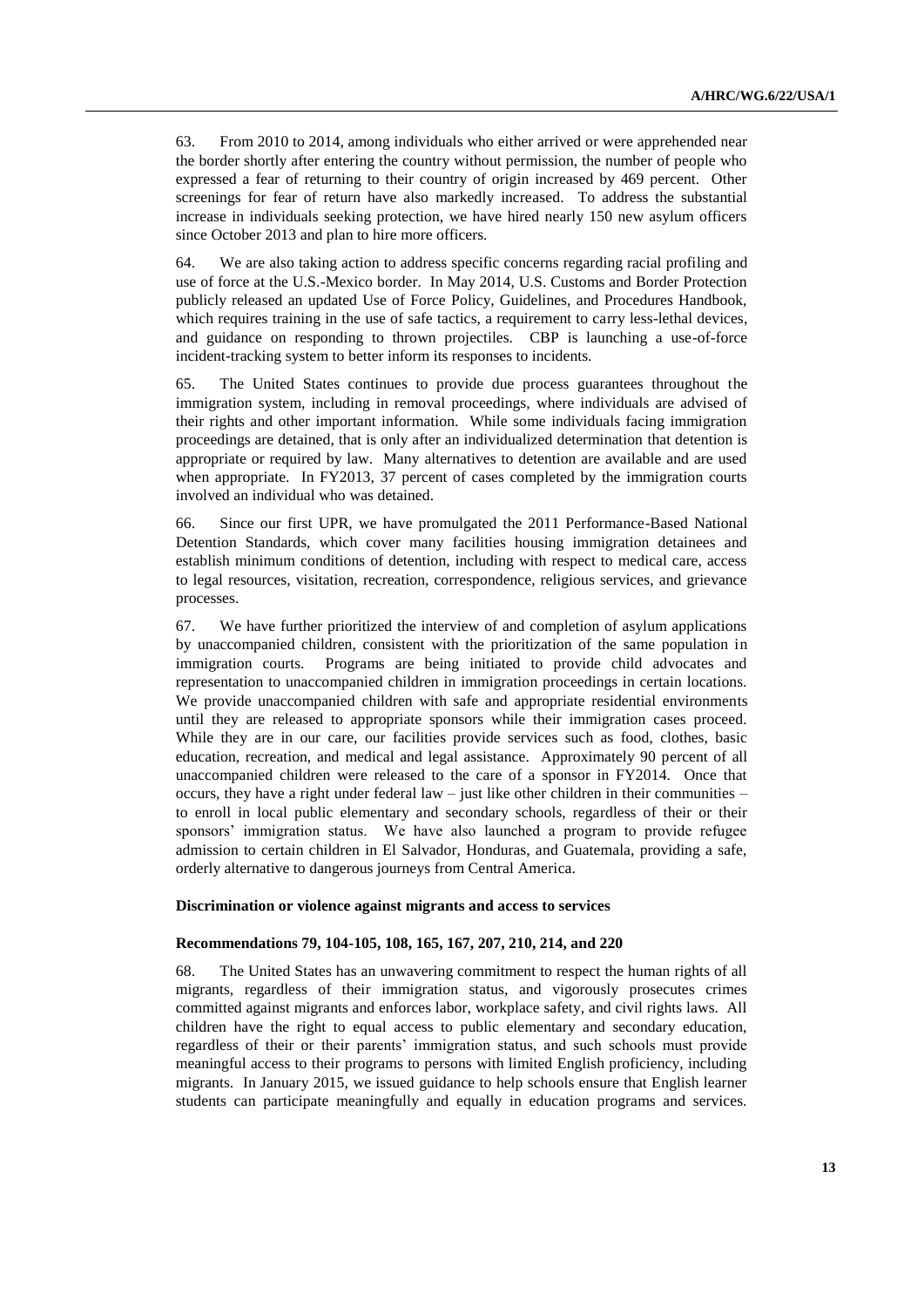Employers may not discriminate against employees or applicants based on their race, color, national origin, or, in certain cases, citizenship status.

69. Regardless of immigration status, victims of domestic violence have full access to a network of 1,600 domestic violence shelters and other supportive services, including community health centers and substance abuse, mental health, and maternal and child health programs.

70. VAWA specifically provides immigration protections for battered immigrants, allowing certain family members of U.S. citizens and lawful permanent residents who have been victims of domestic violence to independently petition for immigration status without the abuser's knowledge. This self-petitioning process removes one barrier to leaving that victims might face and shifts control over the immigration process to the victim, providing him or her with more options. In FY2014, 613 such self-petitions were granted.

71. The DHS Traveler Redress Inquiry Program provides a way for travelers who experience difficulties during their travel screening to seek redress, including those who believe they have been unfairly or incorrectly delayed, denied boarding, or identified for additional screening as a result of being placed on the terrorist watchlist or its subset, the No Fly List. DHS TRIP works with other government agencies as appropriate to make an accurate determination about any traveler who has sought redress. We are actively reviewing and revising the existing redress program to increase transparency for certain individuals, consistent with the protection of national and transportation security and classified and other sensitive information.

#### **Consular access and notification**

#### **Recommendations 54, 213, and 223**

72. The United States has made significant efforts to meet the goal of across-the-board compliance with its consular notification and access obligations under the Vienna Convention on Consular Relations. The Federal Rules of Criminal Procedure were amended in December 2014 to facilitate compliance with our consular notification and access obligations, requiring judges to notify all defendants at their initial appearance in a federal case that non-U.S. citizens may request that a consular officer from the defendant's country of nationality be notified of the arrest, but that even without a defendant's request, a treaty or other international agreement may require consular notification. We have distributed more than 200,000 [manuals](http://travel.state.gov/content/dam/travel/CNAtrainingresources/CNAManual_Feb2014.pdf) on consular notification and access, which provide detailed instructions for police and prison officials engaged in detention or arrest of a foreign national, in order to comply with the VCCR and all relevant bilateral consular agreements. We distribute other [free consular notification and access](http://travel.state.gov/content/travel/english/consularnotification.html) training materials and post them online, and have conducted nearly 900 outreach and training sessions on consular notification and access since 1998.

73. Legislation supported by the Administration that would bring us into compliance with the ICJ's judgment in *Avena* has previously been introduced in the Senate, but has not been enacted into law.

## **F. Labor and trafficking**

#### **Gender equality in the workplace**

#### **Recommendation 115**

74. U.S. law prohibits compensating men and women differently for the same or similar work, as well as any discrimination in compensation based on sex. However, the "gender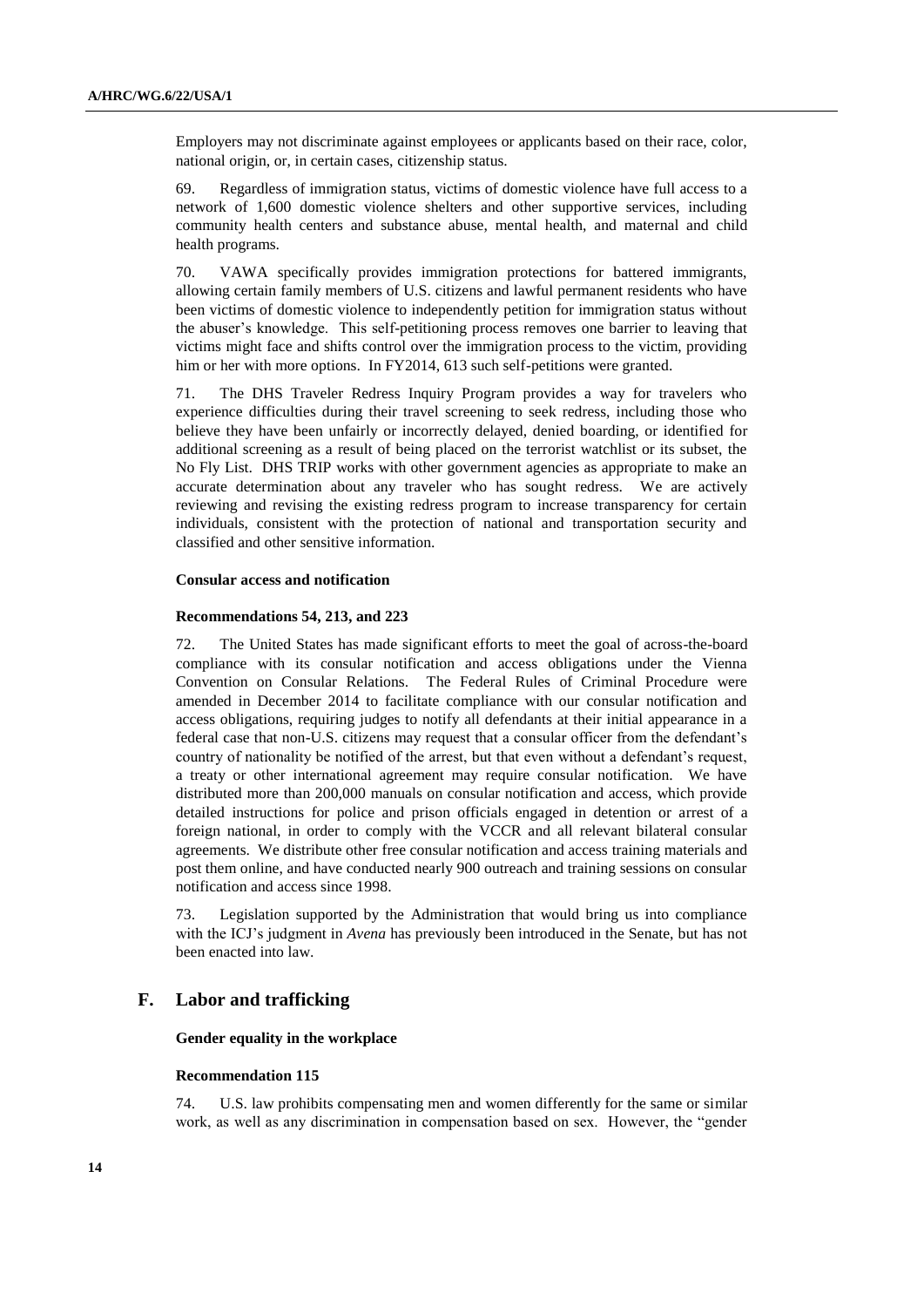gap" in pay persists. Full-time working women earn only about 78 percent of their male counterparts' earnings. We have established a high level task force to better respond to the issue, and continue to diligently enforce laws that address gender discrimination in pay in the workplace and seek justice for victims of sex-based wage discrimination.

75. For instance, from January 2010 to March 2013, the EEOC obtained more than \$78 million in relief for such victims. From January 2010 to September 2014, DOL recovered more than \$51 million in back wages and nearly 9,000 job opportunities on behalf of approximately 90,000 victims of discrimination, including gender discrimination. Additionally, in April 2014, President Obama signed an order prohibiting federal contractors from discriminating against employees who choose to discuss their compensation, and a Presidential Memorandum to advance equal pay through collection of compensation data collection. Private rights of action are also available to individuals who face gender discrimination in the workplace and wish to seek a remedy.

#### **Human trafficking, including child prostitution**

#### **Recommendations 168-169**

76. We remain committed to combatting human trafficking, including commercial sexual exploitation of children, and have made great progress since our last report. For example, in FY2013, DHS initiated 987 criminal investigations with a nexus to human trafficking, and obtained 1,028 indictments and 828 convictions on charges arising from trafficking investigations. In FY2014, we granted special permission to remain in the country to 18,520 victims of various crimes, including human trafficking, and their family members. We also continue to prepare educational materials about trafficking; in January 2015, we published a guide for educators and school staff about the indicators of possible human trafficking and how to address and prevent child exploitation.

77. We have streamlined federal human trafficking investigations and prosecutions and have collaborated on a bilateral initiative with Mexican law enforcement to dismantle sex trafficking networks. We also aggressively investigate and prosecute those who commit forced labor and sex trafficking. In FY2013, DOJ charged 163 defendants with forced labor or sex trafficking. In the three prior years, DOJ brought 221 such cases, compared to 149 in the previous four-year period and 82 in the four-year period before that.

78. In addition to criminal prosecutions, we continue to enforce the rights of trafficking victims. For example, in a set of cases related to a single employment broker, we obtained significant relief (including \$3.6 million and injunctive relief) on behalf of approximately 500 Thai agricultural workers who were trafficked to the United States. In the settlement, one employer offered some of the workers full-time employment, including profit-sharing and retirement benefits.

79. To assist trafficking victims in the United States, we have developed the first-ever Government-wide strategic action plan to strengthen services for trafficking victims, which is comprehensive, action-oriented, and designed to address the needs of all victims. Additionally, DHS has 26 full-time Victim Assistance Specialists in local investigative offices and more than 250 Victim Witness Coordinators. They work to ensure that possible human trafficking victims are rescued, transferred to safe locations, and provided with referrals for medical, mental health, and legal assistance.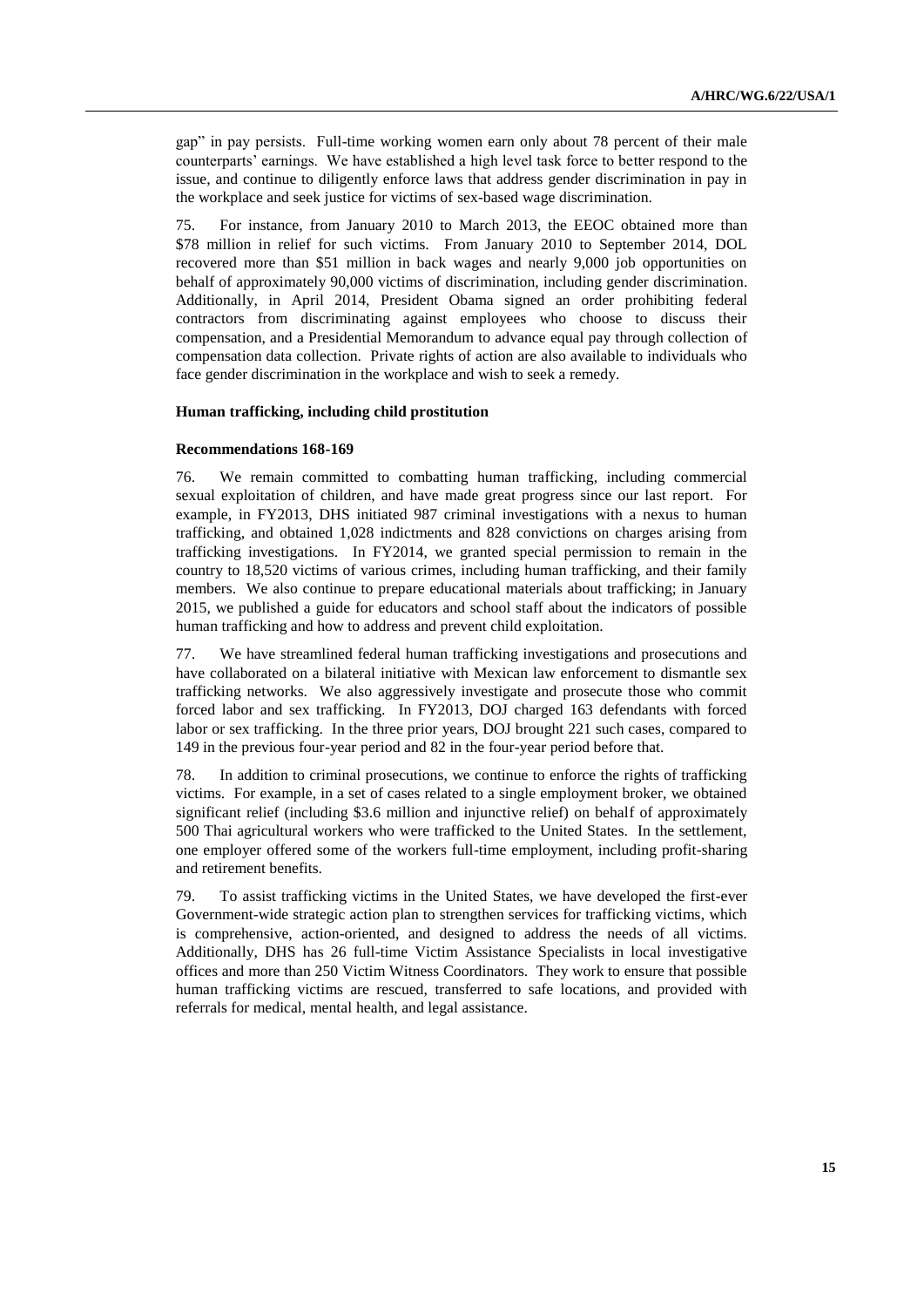#### **Rights of agricultural and other workers**

### **Recommendations 81, 192, and 193**

80. The United States vigorously enforces labor and employment laws without regard to a worker's immigration status. Furthermore, we combat employer efforts to discover the immigration status of workers during litigation, to prevent employers from threatening deportation, or otherwise intimidating workers or witnesses.

81. We vigorously enforce laws that prohibit employment discrimination against migrant workers on the basis of race, color, national origin, sex, religion, age, disability, or genetic information. We have initiated and favorably resolved numerous cases on behalf of female farmworkers who were subjected to sexual harassment. Wage laws generally set basic minimum wage and overtime pay standards. Safety laws require safeguards to prevent worker injury. Environmental laws prescribe how certain chemicals must be handled in the workplace. Our laws also generally prohibit discrimination against covered persons based upon citizenship or immigration status in hiring, firing, recruitment, or referral for a fee.

82. We have increased outreach to foreign workers, including agricultural workers, regarding their rights and how to pursue them, often by working cooperatively with NGOs and foreign governments — for example, through Consular Partnership agreements with a number of countries to provide information on U.S. labor and employment laws.

### **G. National security**

#### **Counterterrorism efforts and intelligence-gathering**

#### **Recommendations 58, 59, 90, 187, 188, and 217**

83. The United States strives to protect privacy and civil liberties while also protecting national security. We have an extensive and effective framework of protections that applies to privacy and intelligence issues, including electronic surveillance. The Foreign Intelligence Surveillance Act governs, among other matters, electronic surveillance conducted within the United States for the purpose of gathering foreign intelligence or counterintelligence information. In establishing the Foreign Intelligence Surveillance Court, FISA sets forth a system of rigorous, independent judicial oversight of the activities it regulates to ensure that they are lawful and effectively address privacy and civil liberties concerns. Such activities are also subject to oversight by the U.S. Congress and entities in our Executive Branch.

84. Signals intelligence collection outside the FISA context is also regulated, and must have a valid foreign intelligence or counterintelligence purpose. In January 2014, the President issued Presidential Policy Directive-28, which enunciates standards for the collection and use of foreign signals intelligence. It emphasizes that we do not collect foreign intelligence for the purpose of suppressing criticism or dissent, or for disadvantaging any individual on the basis of ethnicity, race, gender, sexual orientation, or religion, and that agencies within our intelligence community are required to adopt and make public to the greatest extent feasible procedures for the protection of personal information of non-U.S. persons. It also requires that privacy and civil liberties protections be integral in the planning of those activities, and that personal information be protected at appropriate stages of collection, retention, and dissemination.

85. PPD-28 recognizes that all persons should be treated with dignity and respect, regardless of nationality or place of residence, and that all persons have legitimate privacy interests in the handling of their personal information collected through signals intelligence.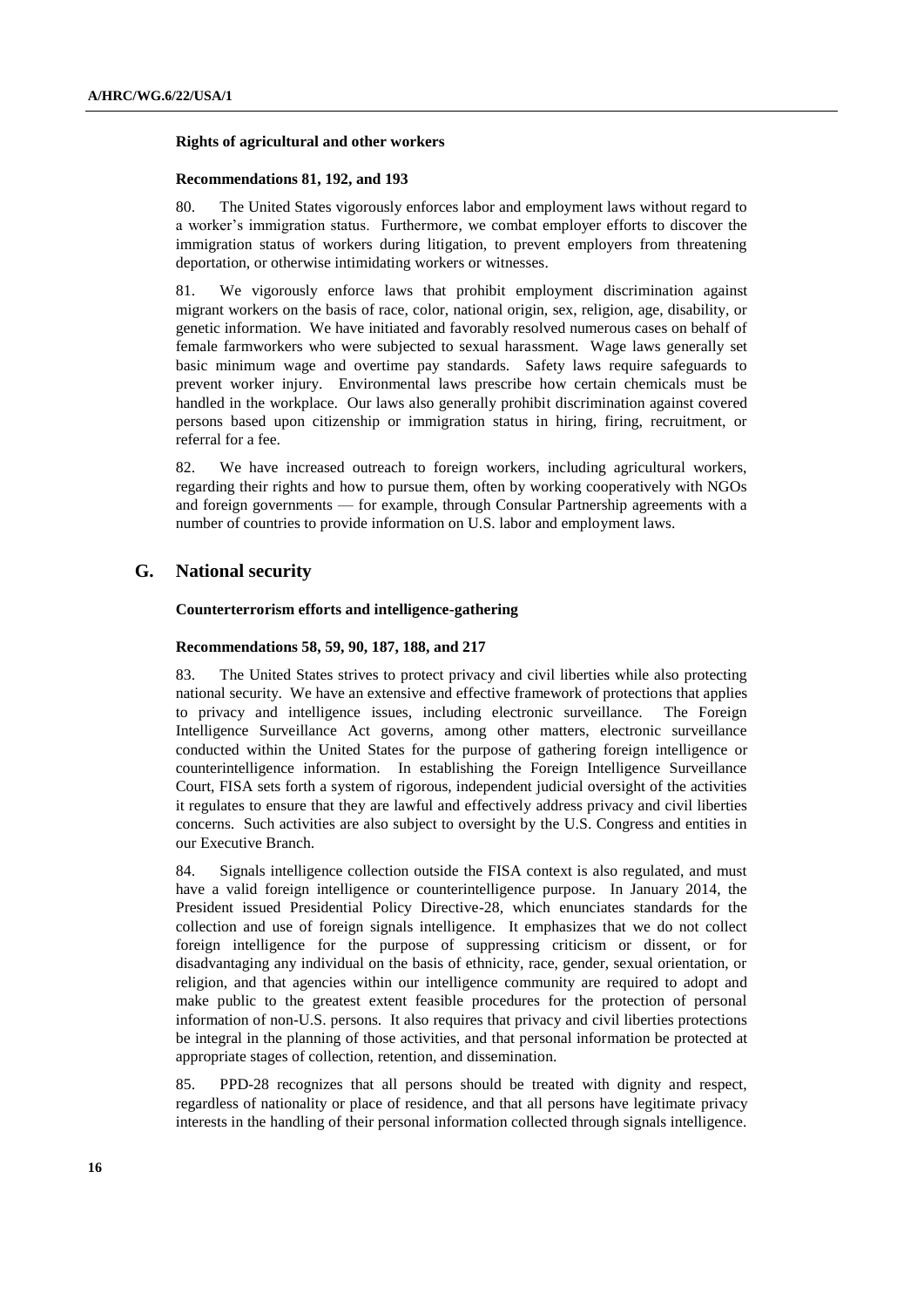It therefore requires U.S. signals intelligence activities to include appropriate safeguards for the personal information of all individuals.

86. Further, our intelligence community is required to report on such programs and activities to Congress, where these issues are vigorously debated. Agencies within our intelligence community have privacy and civil liberties officers. The National Security Agency, for example, has recently established a Civil Liberties and Privacy Officer who advises on issues including signals intelligence programs that entail the collection of personal information.

### **Military detention and transfer, operations, and accountability**

### **Recommendations 60, 66, 88, 89, 136–140, 142, 143, 146-149, 155–161, 166, 176, and 218**

87. The United States is fully committed to ensuring that individuals it detains in any armed conflict are treated humanely. All U.S. military detention operations conducted in connection with armed conflict, including at Guantanamo Bay, are carried out in accordance with U.S. law, international humanitarian law including Common Article 3 of the Geneva Conventions of 1949, and other international laws, including the Convention Against Torture, as applicable.

88. The President has repeatedly reaffirmed his commitment to close the Guantanamo Bay detention facility. There were 242 detainees at Guantanamo at the beginning of this Administration. Since then, 116 have been transferred out of the facility, including 28 in 2014 and an additional five in January 2015. Currently, 122 detainees remain at Guantanamo, 54 of whom are designated for transfer. Out of the 68 others, ten are currently facing charges or serving criminal sentences; and the remaining 58 are eligible for review by the Periodic Review Board, which commenced in October 2013. The PRB has already conducted 12 hearings and two six-month file reviews, in which detainees participated with assistance from their personal representatives and private counsel. The PRB determined that continued detention of six of these detainees is no longer necessary, making them eligible for transfer, subject to appropriate security measures and consistent with our humane transfer policy. Two of these detainees have already been transferred to their countries of origin.

89. Under our standard military procedures, individuals detained by U.S. forces for more than 14 days are assigned an Internment Serial Number, starting a formal process of oversight and record keeping. Every ISN is reported to the International Committee of the Red Cross, and the ICRC is given access to these individuals as well as to all internment locations, including Guantanamo Bay, which the ICRC has visited more than 100 times since 2002.

90. All Guantanamo detainees can file a petition in U.S. federal court challenging the lawfulness of their detention. They have access to counsel and appropriate information to mount such a challenge.

91. Torture and cruel, inhuman or degrading treatment or punishment by U.S. personnel is prohibited at all times and in all places without exception. Immediately upon taking office in 2009, President Obama issued an Executive Order on ensuring lawful interrogations, which mandated that, consistent with the CAT and Common Article 3 of the 1949 Geneva Conventions, any individual detained in armed conflict by the United States or within a facility owned, operated, or controlled by the United States, in all circumstances, must be treated humanely. This Executive Order revoked legal opinions, including regarding the definition of torture, that previously had been relied upon in the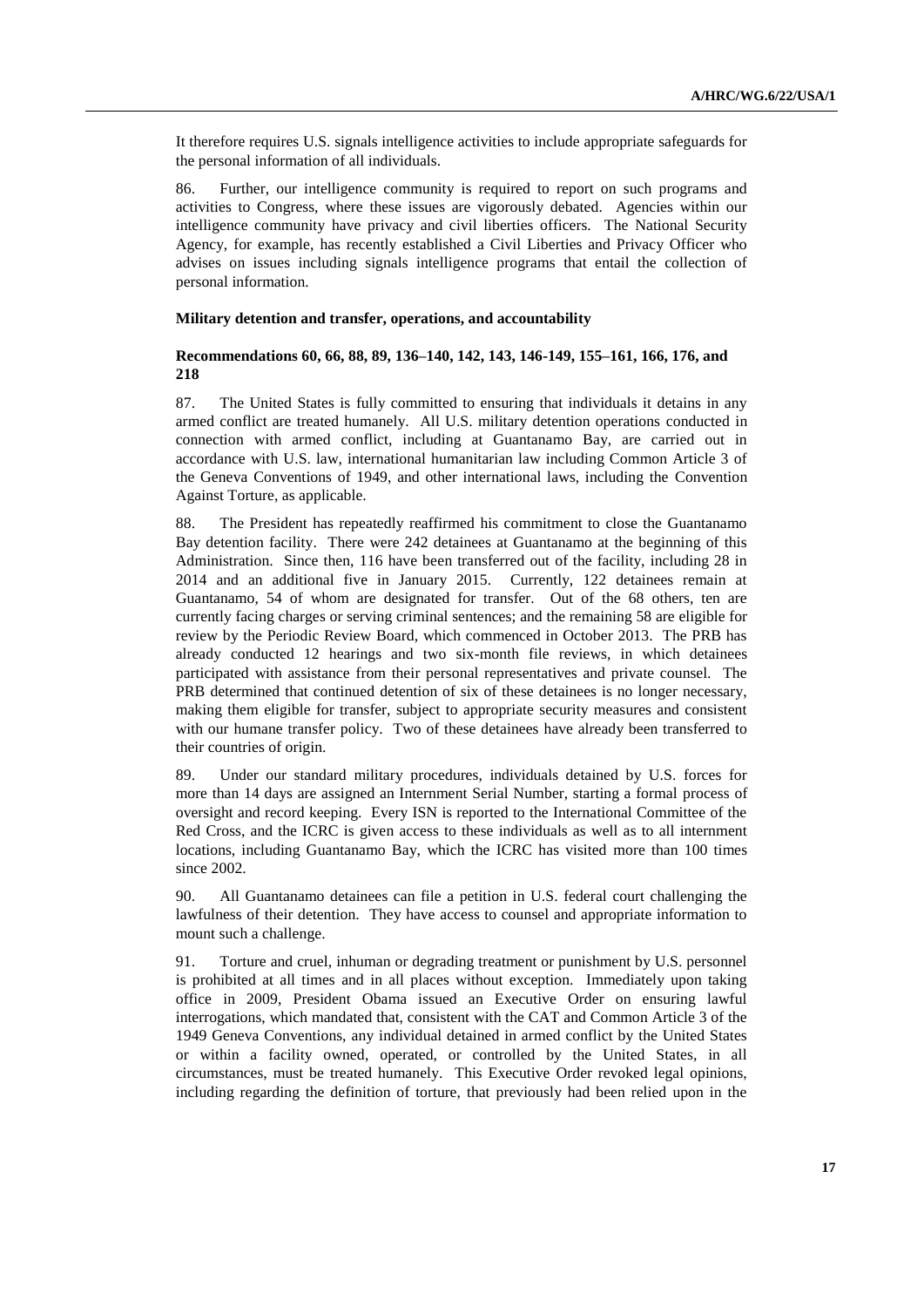context of the former CIA detention and interrogation program, which was ended by President Obama.

92. As a matter of fundamental policy and practice, we do not transfer any individual to a foreign country if it is more likely than not that the person would be tortured, after considering the totality of relevant factors. These include any allegations of prior or potential mistreatment of the individual by the receiving government, the receiving country's human rights record, whether post-transfer detention is contemplated, the specific factors suggesting that the individual in question is at risk of being tortured by officials in that country, whether similarly situated individuals have been tortured by the country under consideration, and, where applicable, any diplomatic assurances of humane treatment from the receiving country, including an assessment of their credibility. With respect to law of war detainee transfers, and in other contexts in which assurances are sought, it is U.S. practice to seek consistent, private access for post-transfer monitoring where post-transfer detention by the receiving state is anticipated, with minimal advance notice to the detaining government.

93. U.S. government personnel who are responsible for conducting interrogations receive training and are prohibited under U.S. law and policy from engaging in torture or cruel, inhuman, or degrading treatment, regardless of location. The Detainee Treatment Act of 2005, for example, prohibits subjecting persons detained under the law of war by the Department of Defense, or in a DoD facility, to any interrogation technique that is not authorized by and listed in [U.S. Army Field Manual 2.22-3,](http://armypubs.army.mil/doctrine/DR_pubs/dr_a/pdf/fm2_22x3.pdf) and this prohibition is extended by executive order to all U.S. agencies detaining individuals in any armed conflict. Interrogations that comply with that Manual are consistent with U.S. and international legal obligations.

94. DoD has multiple accountability mechanisms in place to ensure that personnel adhere to law and policy in military operations and detention. DoD has conducted thousands of investigations and prosecuted or disciplined hundreds of service members for mistreatment of detainees and other related misconduct since 2001.

95. Regarding civilian prosecutions for potential abuses committed in armed conflict since September 11, 2001, DOJ conducted an extensive review led by Assistant U.S. Attorney John Durham of the treatment of 101 persons alleged to have been mistreated while in U.S. custody since the  $9/11$  attacks. That review generated two criminal investigations, but after examining a broad universe of allegations from multiple sources, the prosecutor concluded that the admissible evidence would not have been sufficient to obtain and sustain convictions beyond a reasonable doubt. DOJ has brought two cases and obtained convictions against two contractors for abuse of detainees in Afghanistan.

96. In December 2014, the U.S. Senate Select Committee on Intelligence released a declassified Executive Summary of its Report on the CIA's former detention and interrogation program. Harsh interrogation techniques highlighted in that Report are not representative of how the United States deals with the threat of terrorism today, and are not consistent with our values. The United States supports transparency and has taken steps to ensure that it never resorts to the use of those techniques again.

97. We are currently making efforts to accommodate Special Rapporteur on Torture Juan Mendez's request for a country visit. Last fall, we confirmed with Mr. Mendez our willingness to facilitate a visit to state and local facilities, per his request. With regard to his request to visit the Guantanamo Bay detention facility, we have extended an invitation for him to tour the facility and to observe operations there under the same conditions as other visitors, aside from the ICRC, which has regular access to Guantanamo detainees as described in Paragraph 89.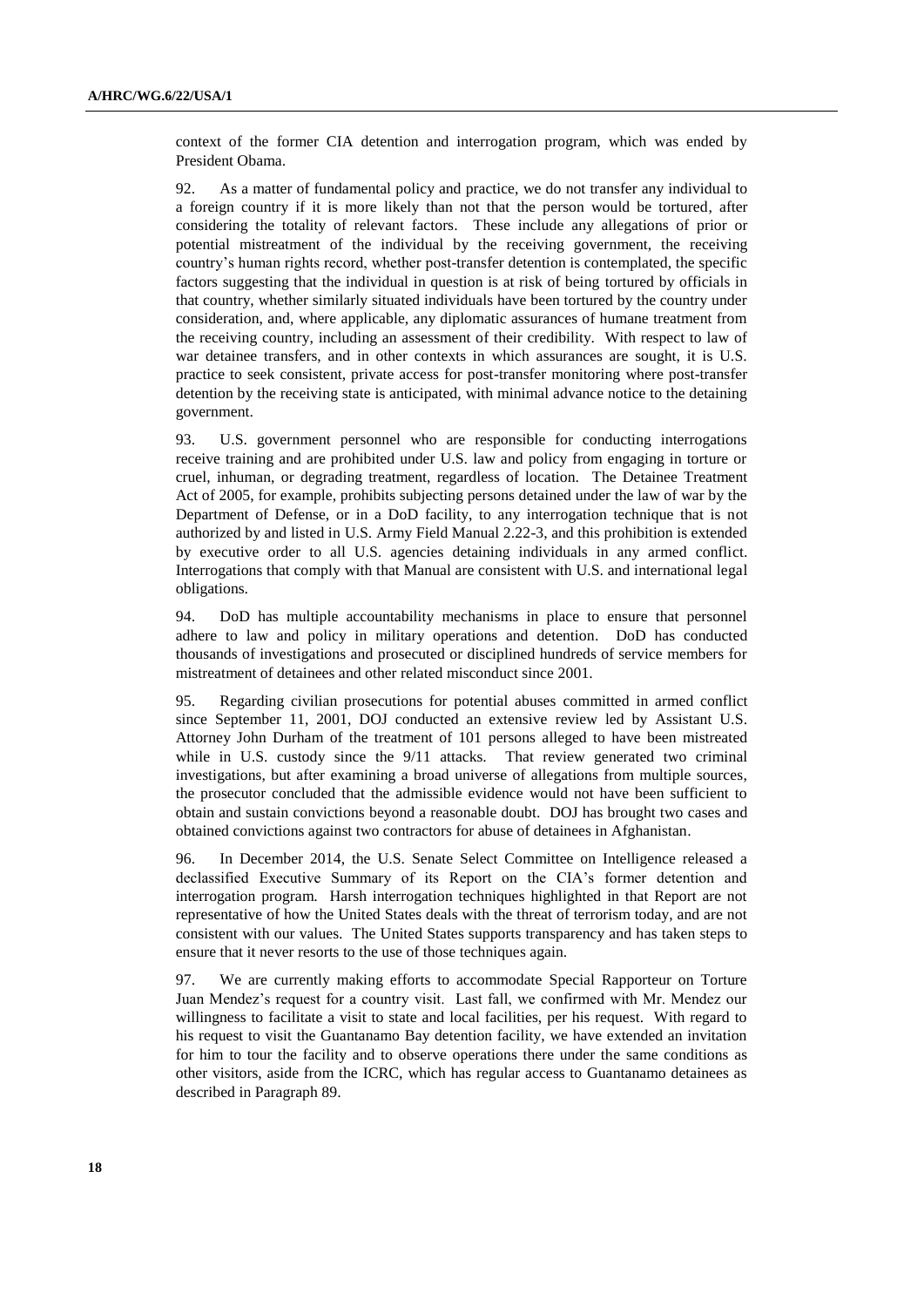98. The United States continues to employ military commissions for the prosecution of certain offenses committed in the context of, and in association with, hostilities. All current military commission proceedings are required under U.S. law to apply fair trial safeguards, including the presumption of innocence; prohibitions on the use of evidence obtained by cruel, inhuman, or degrading treatment; restrictions on the admissibility of hearsay evidence and statements of the accused; the accused's right to discovery of evidence; and the standard of proving guilt beyond a reasonable doubt. A conviction by a military commission is subject to multiple layers of review, including judicial review by civilian courts. In order to increase transparency and accountability, proceedings are now transmitted via video feed to locations at Guantanamo Bay and in the United States, so that the press and the public can view them with a 40-second delay to protect against the disclosure of classified information.

99. Finally, the United States takes scrupulous care to ensure that the use of military force, including through use of unmanned aerial vehicles, complies with the law of war, including the principles of distinction and proportionality. In addition, before we take any counterterrorism strike outside areas of active hostilities, it is U.S. policy that there must be near-certainty that no civilians will be killed or injured. Our counterterrorism policy requires that if at any time during the targeting process outside areas of active hostilities capture appears feasible, we must pursue capture instead; our preference is to detain, interrogate, and to prosecute when feasible.

### **H. Economic, social, and cultural measures**

#### **Access to food and healthcare**

#### **Recommendations 195–196**

100. The United States has undertaken many initiatives domestically to promote food security and expand health care. The Affordable Care Act has increased health coverage options and quality through new consumer protections, the creation of the Health Insurance Marketplaces — a new means for uninsured people to enroll in health coverage — and additional support for state Medicaid and Children's Health Insurance Programs. It requires most health plans to cover ten categories of essential health benefits, including preventive services, maternity and prenatal care, hospitalizations, and mental health and substance use disorder services. It also reauthorized the Indian Healthcare Improvement Act, to address some of the health care access concerns in indigenous communities.

101. We are committed to expanding access to health care to all our citizens and as such, have made efforts to strengthen and protect our social and health care programs: Medicare for the elderly and disabled, and Medicaid for low-income individuals and families. Under the ACA, Medicare beneficiaries have saved billions of dollars on prescription drugs and have seen no increase in rates since 2013. Additionally, Medicare beneficiaries no longer have to pay cost-sharing for preventive services, and nearly nine million individuals have enrolled in coverage in state-run Medicaid programs since October 2013.

102. In FY2014, we invested more than \$103 billion in domestic food assistance programs, serving one in four Americans during the year. Beneficiaries included about 46.5 million low-income individuals each month under the Supplemental Nutrition Assistance Program; about 8.3 million per month under the Special Supplemental Nutrition Program for Women, Infants and Children; over 30.3 million children each school day; and over 2.5 million elderly adults each year through the Older Americans Act nutrition programs. Emergency food providers received 785 million pounds of food through the Emergency Food Assistance Program. Substantial evidence demonstrates that these programs improve social, economic, and nutrition conditions for low-income Americans.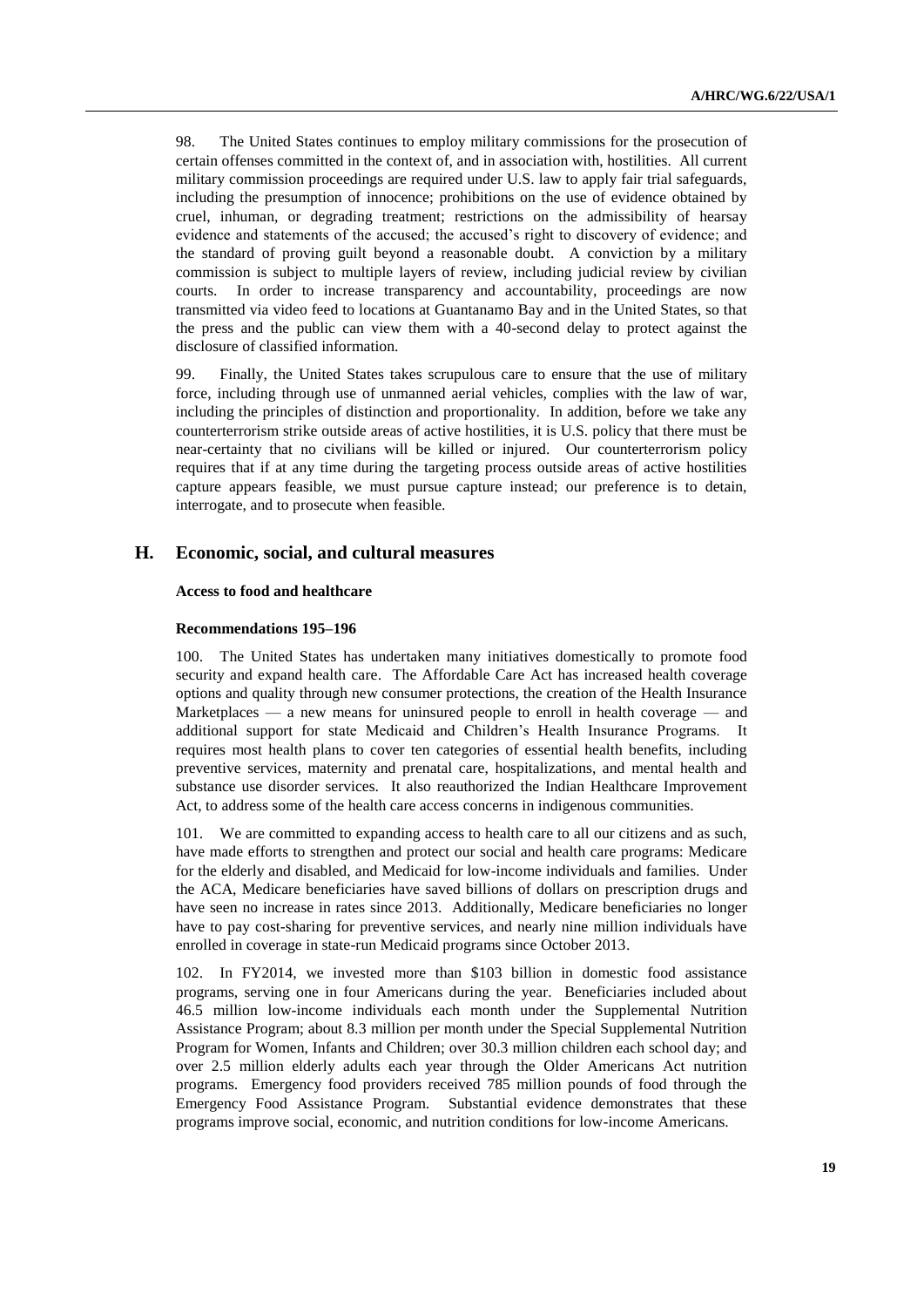#### **Access to education**

#### **Recommendation 109**

103. We are committed to equality of opportunity in education and to helping students succeed in school, careers, and life. To help increase educational excellence, support innovation and improvement, and address continuing challenges, ED has dedicated well over \$1 billion to early childhood education, and also has launched a number of other programs and initiatives, including the Excellent Educators for All Initiative in July 2014, which directs states to submit plans in 2015 to help ensure that poor and minority children have equal access to experienced, qualified teachers. Also in 2014, we issued guidance to states, school districts, and schools to help ensure that students have equal access to educational resources, and launched the Performance Partnership Pilots program to test innovative, outcome-focused strategies for achieving significant improvements in educational, employment, and other key outcomes for disconnected youth.

104. In 2013, we issued guidance to institutions of higher education to help them promote diversity on their campuses. Guidance was also issued for elementary and secondary schools, school districts, and higher education institutions seeking to achieve a diverse student body. See Paragraphs 30–32 on racial discrimination in education.

#### **Homelessness and access to housing, water, and sanitation**

### **Recommendations 113 and 197**

105. *Housing and homelessness —* The United States is committed to ending homelessness, and has made great progress in this area. For example, in 2010, we launched Opening Doors, a strategic plan aimed at ending homelessness among veterans by the end of 2015; chronic homelessness by 2016; and homelessness for families, youth, and children by 2020; and setting a path to eradicate all types of homelessness in the United States. HUD's statistics show that since that launch, chronic homelessness has dropped 21 percent, homelessness among families has declined 15 percent, and homelessness among veterans has fallen by 33 percent. In 2016, the new National Housing Trust Fund is expected to begin distributing funds to increase and preserve affordable housing for very low-income and homeless individuals. Additionally, federal law guarantees immediate access to a free appropriate public education for children and youth experiencing homelessness.

106. *Water and sanitation —* In 2013, we competitively awarded \$12.7 million to public water systems and wastewater systems. The funding helps provide water system staff with training and tools to enhance system operations and management practices, and it supports our continuing efforts to protect public health and promote sustainability in small communities. Through the U.S.-Mexico Border Water Infrastructure Grant Program, the United States and Mexico have been addressing critical water and sanitation infrastructure problems in the border region. During 2010-14, the program provided drinking water connections to 34,307 homes and wastewater connections to 403,634 homes. Between 2009 and 2013, we provided an additional 12,676 homes of indigenous persons with access to safe drinking water to decrease the risk of illness and improve quality of life.

#### **Foreign and humanitarian assistance**

#### **Recommendations 52, 226, and 227**

107. Between October 2010 and September 2014, the United States provided more than \$800 million in foreign assistance in response to natural disasters, nearly \$400 million in disaster preparedness and risk reduction activities, and over \$22 billion in humanitarian assistance out of a foreign assistance budget of over \$207 billion during that period.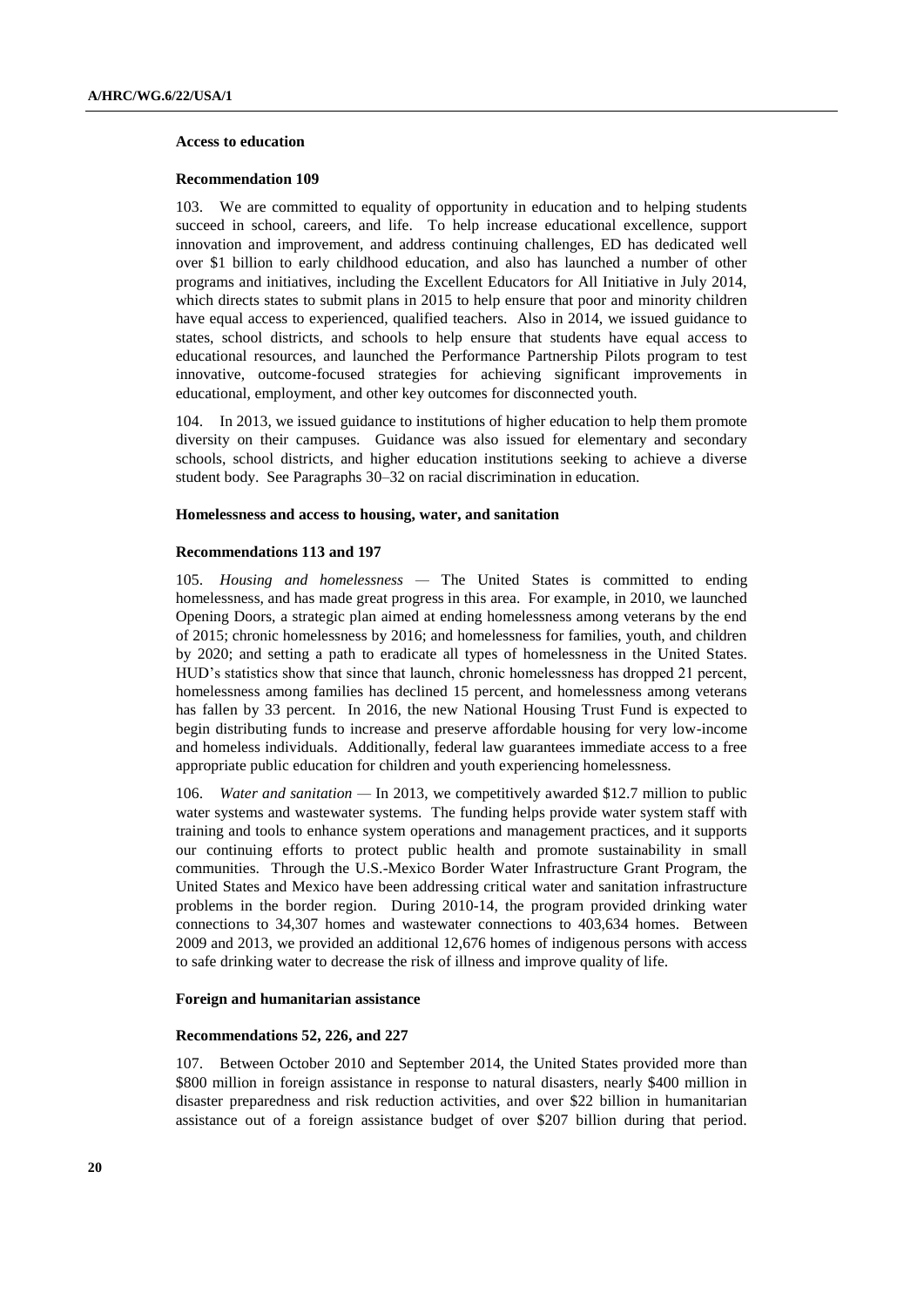Despite recent reductions in the foreign assistance budget, our response to natural disasters has remained steadfast, and we continue to be an international leader in both disaster response and preparedness.

108. As underscored by the "Leahy law," our partner nations' security forces' respect for human rights is critical. In 2014, the DoD "Leahy law" expanded the prohibition on DoDfunded activities to include not only training but also equipment and "other assistance" for members of a unit of a foreign security force for which there is credible information that the unit has committed a gross violation of human rights.

### **I. Environment**

### **Recommendations 51, 221, and 222**

109. The United States is firmly committed to addressing the causes and impacts of climate change. The National Environmental Policy Act requires federal agencies to incorporate environmental considerations in their planning and decision-making processes. The President's Climate Action Plan has committed to cut carbon pollution and other greenhouse emissions; promote renewable energy development and use; cut waste in homes, businesses, and factories; conserve land and water resources; use sound science to manage climate impacts; launch a climate resilience toolkit and climate data initiative; and actively engage in international efforts to address global climate change.

110. Our new fuel economy standards for certain vehicles will reduce carbon pollution by over six billion tons, and we support renewable fuel standards and research and development investments to bring next-generation bio-fuels to the energy market. We are also working to reduce our greenhouse gas emissions from direct sources, such as facility energy use and fuel consumption by 28 percent by 2020, and to reduce our greenhouse gas emissions from indirect sources, such as employee commuting, by 13 percent by 2020.

111. As part of our domestic efforts to address climate change, we continue to focus attention on the environmental and health conditions of minority, low-income, and indigenous communities. This includes understanding the implications of climate change impacts on members of domestic minority, low-income, and indigenous communities; identifying populations and communities vulnerable to climate change; and seeking meaningful involvement and fair treatment of all our people, regardless of race, color, national origin, or income, in the design and evaluation of adaptation strategies.

112. Internationally, we are helping vulnerable countries adapt to climate change and enhance resilience of their communities and economies, including by providing \$2.2 billion in adaptation assistance from 2010–2014. We are currently working toward an ambitious, effective, and inclusive global climate change agreement in 2015 under which all countries would make emission reduction contributions.

### **J. Treaties and international human rights mechanisms**

### **Ratification of and reservations to human rights instruments**

#### **Recommendations 1–11, 13-30, 33-35, 37–45, and 47–49**

113. The United States is a party to numerous human rights treaties, and our reservations, understandings, and declarations to these treaties are limited, necessary, compatible with the objects and purposes of the respective instruments, and do not undermine compliance with our obligations.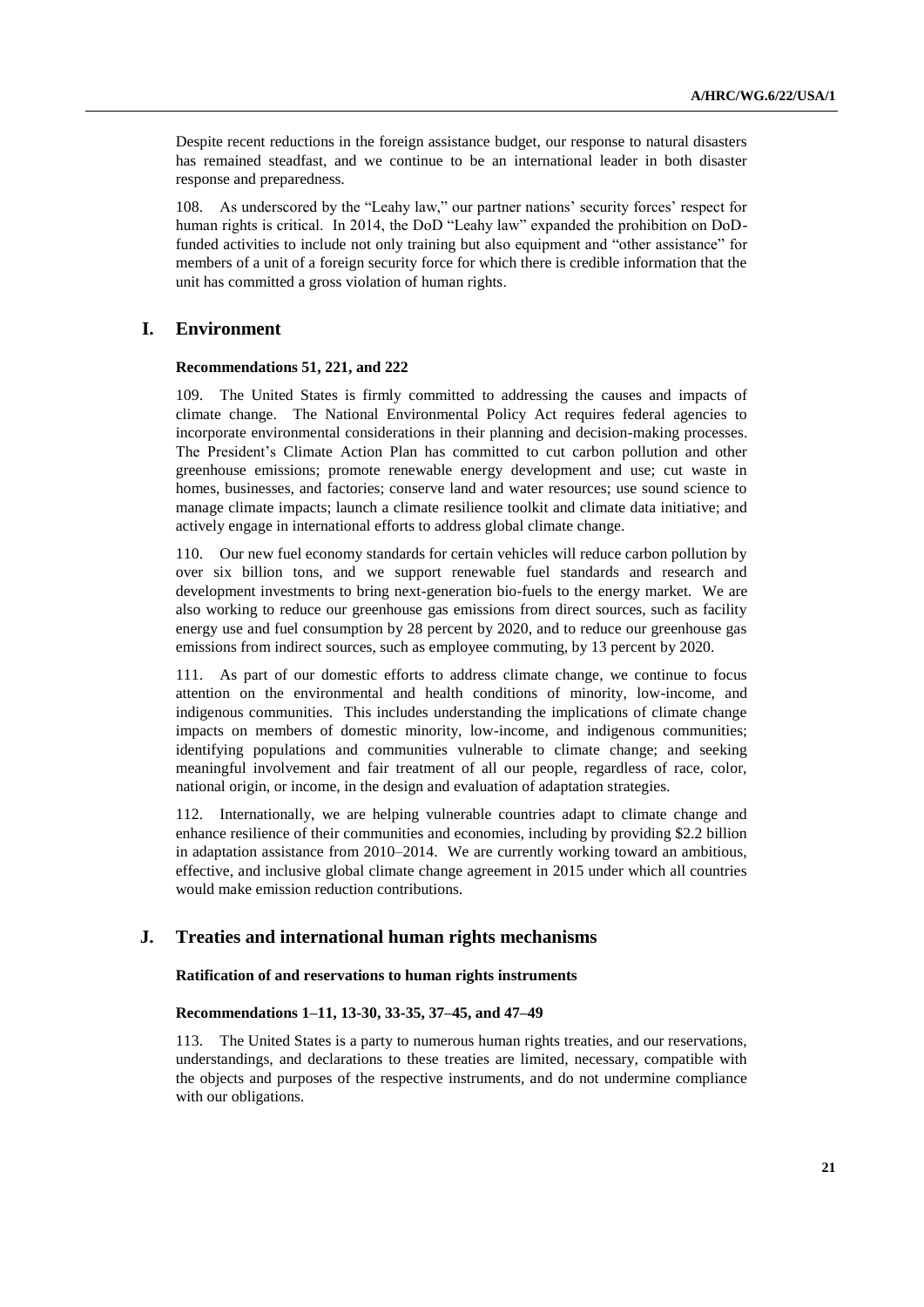114. Although we have not ratified any new human rights treaties since our last Report, we have taken steps to ratify the Convention on the Rights of Persons with Disabilities. The United States signed the CRPD in 2009 and transmitted it to the Senate for advice and consent to ratification in 2012. The Administration continues to support ratification of the CRPD with the reservations, understandings, and declarations included in the resolution of advice and consent passed by the Senate Foreign Relations Committee.

115. We support ratification of the Convention on the Elimination of All Forms of Discrimination Against Women, and have designated CEDAW as a priority among multilateral treaties for ratification. The United States signed CEDAW in 1979, and the President transmitted it to the Senate for advice and consent to ratification in 1980. The principles endorsed in CEDAW are consistent with our domestic and foreign policy objectives and are strongly supported in federal and state law.

116. The United States steadfastly supports the International Labour Organization Declaration on Fundamental Principles and Rights at Work. In the context of the Followup to the Declaration, we have demonstrated that U.S. workers enjoy those fundamental principles and rights. In May 2014, the President's Committee on the ILO pledged to redouble its efforts to ratify Convention 111 on Discrimination in Employment and Occupation, demonstrating our commitment to equal opportunity and treatment and the elimination of employment discrimination worldwide.

117. The United States is one of the strongest supporters of the Inter-American human rights system, and is the largest donor country to the Inter-American Commission on Human Rights. We actively participate in IACHR hearings and afford due consideration to the IACHR's recommendations.

#### **Special procedures**

#### **Recommendation 93**

118. The United States accepts country visit requests by Special Procedures mandate holders as scheduling allows and has hosted nine such visits in the past five years. Also see Paragraph 97.

## **IV. Conclusion**

119. **The United States has a long history of promoting, protecting, and respecting human rights, beginning with our Declaration of Independence and our Constitution. We remain committed to improving implementation of our human rights obligations and commitments, through laws, policies, programs, training, and other mechanisms.**

120. **The United States is committed to an open, inclusive, and transparent review before the UPR working group, and continues to support strongly the UPR process and the UN human rights system. We look forward to hearing the recommendations of states, with a view to continuing our improvement and strengthening of human rights protections, in cooperation with civil society and the international community.**